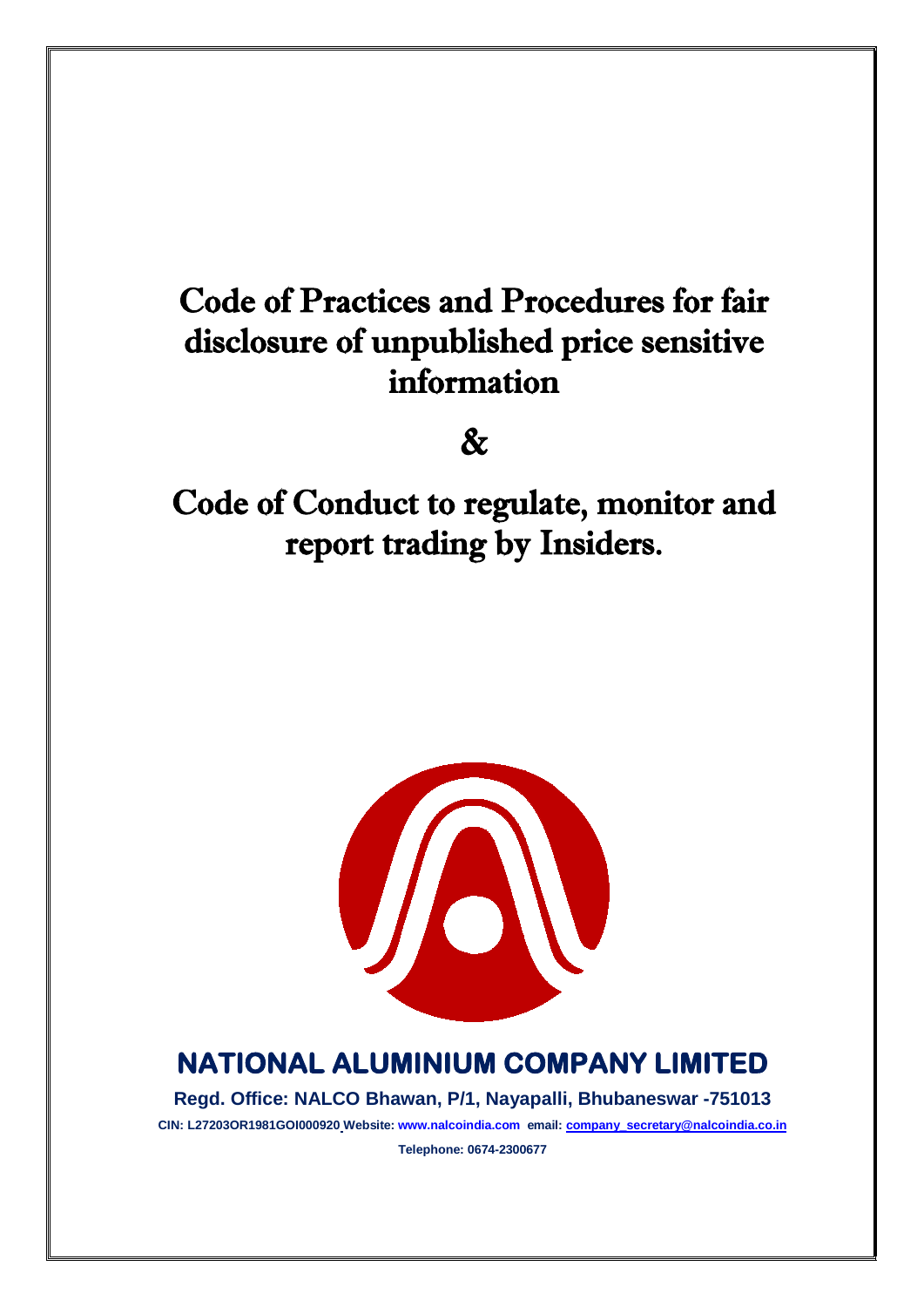

### **i. Code of Practices and Procedures for fair disclosure of unpublished price sensitive information; and**

**Code of Conduct to regulate, monitor and report trading by Insiders.**

## **CHAPTER – I PRELIMINARY**

**1.** These Codes shall be called "i. Code of Practices and Procedures for fair disclosure of unpublished price sensitive information and Code of Conduct to regulate, monitor and report trading by Insiders."

## **2. Definitions**:

- **2.1** "**Act**" means the Securities and Exchange Board of India Act, 1992 (15 of 1992);
- **2.2** "**Board**" means the Securities and Exchange Board of India;
- **2.3 "Chief Investor Relations Officer"** shall means a Senior Officer designated by the Board to deal with dissemination of information and disclosure of unpublished price sensitive information.
- **2.5** "**Compliance Officer**" means;- Company Secretary of NALCO unless any senior officer, designated so and reporting to the board of directors, who is financially literate and is capable of appreciating requirements for legal and regulatory compliance under these regulations and who shall be responsible for compliance of policies, procedures, maintenance of records, monitoring adherence to the rules for the preservation of unpublished price sensitive information, monitoring of trades and the implementation of the codes specified in these regulations under the overall supervision of the board of directors of NALCO;

#### **2.6** "**Connected Person**" means,-

- (i) Designated persons.
- (ii) any person who is or has during the six months prior to the concerned act, been associated with NALCO, directly or indirectly, in any capacity including by reason of frequent communication with its officers or by being in any contractual, fiduciary or employment relationship or by being a director, officer or an employee of NALCO or holds any position including a professional or business relationship between himself and NALCO whether temporary or permanent, that allows such person, directly or indirectly, access to unpublished price sensitive information or is reasonably expected to allow such access.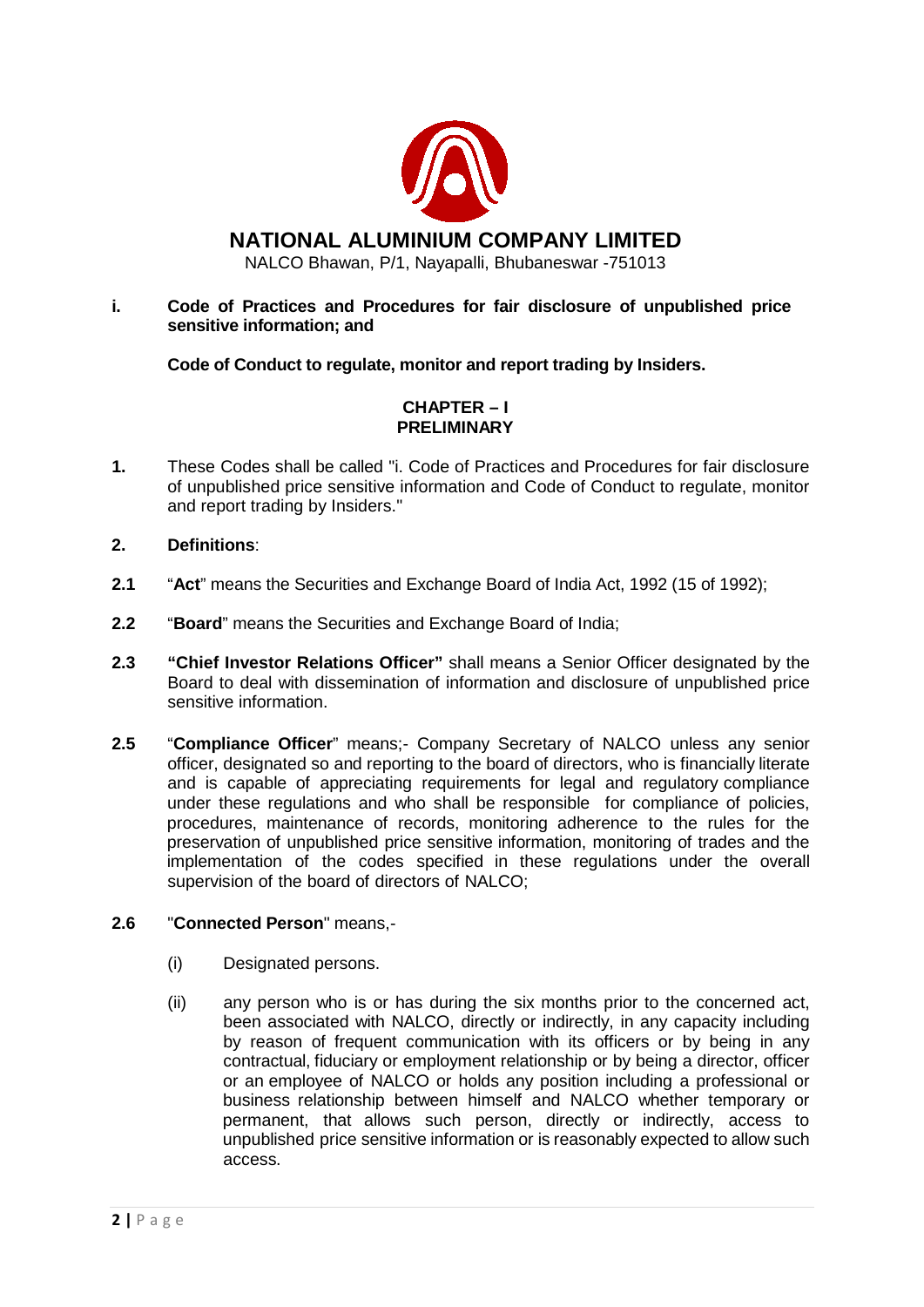- (iii) Without prejudice to the generality of the foregoing, the persons falling within the following categories shall be deemed to be connected persons unless the contrary is established, -
	- (a) an immediate relative of connected persons specified in clause (i); or (b) a holding company or associate company or subsidiary company; or
	- a holding company or associate company or subsidiary company; or
	- (c) an intermediary as specified in section 12 of the Act or an employee or director thereof; or
	- (d) an investment company, trustee company, asset management company or an employee or director thereof; or
	- (e) an official of a stock exchange or of clearing house or corporation; or
	- (f) a member of board of trustees of a mutual fund or a member of the board of directors of the asset management company of a mutual fund or is an employee thereof; or
	- (g. a member of the board of directors or an employee, of a public financial institution as defined in section 2 (72) of the Companies Act, 2013; or
	- (h) an official or an employee of a self-regulatory organization recognized or authorized by the Board; or
	- (i) a banker of NALCO; or
	- (j) a concern, firm, trust, Hindu undivided family, company or association of persons wherein a director of NALCO or his immediate relative or banker of NALCO, has more than ten per cent of the holding or interest.
- **2.7** "**Designated Persons**" shall include
	- (a) Promoters
	- (b) All members of the Board of Directors, all executives of NALCO of the level of Executive Directors.
	- (c) All Key Executives and other employees, not covered in (a) above, as identified by the CMD of the Company from time to time.
	- (d) All executives of the Offices of CMD & all the functional Directors of NALCO.
	- (e) All executives of Corporate Accounts and Company Secretariat.
	- (f) Immediate relative of (a) to (d) above.
	- (g) Insiders having possession of unpublished price sensitive information.
- **2.8 "Generally available information"** means information that is accessible to the public on a non-discriminatory basis.
- **2.9 "Immediate relative"** means a spouse of designated person and includes parent, sibling, and child of such person or of the spouse, any of whom is either dependent financially on such person, or consults such person in taking decisions relating to trading in securities in term of regulation of 2 (f) of the SEBI (Prohibition of Insider Trading) Regulations, 2015.
- **2.10 "Insider"** means any person who is:
	- i. A connected person; or
	- ii. In possession of or having access to unpublished price sensitive information
- **2.11 "Promoter"** shall have the meaning assigned to it under the Securities and Exchange Board of India (Issue of Capital and Disclosure Requirements) Regulations,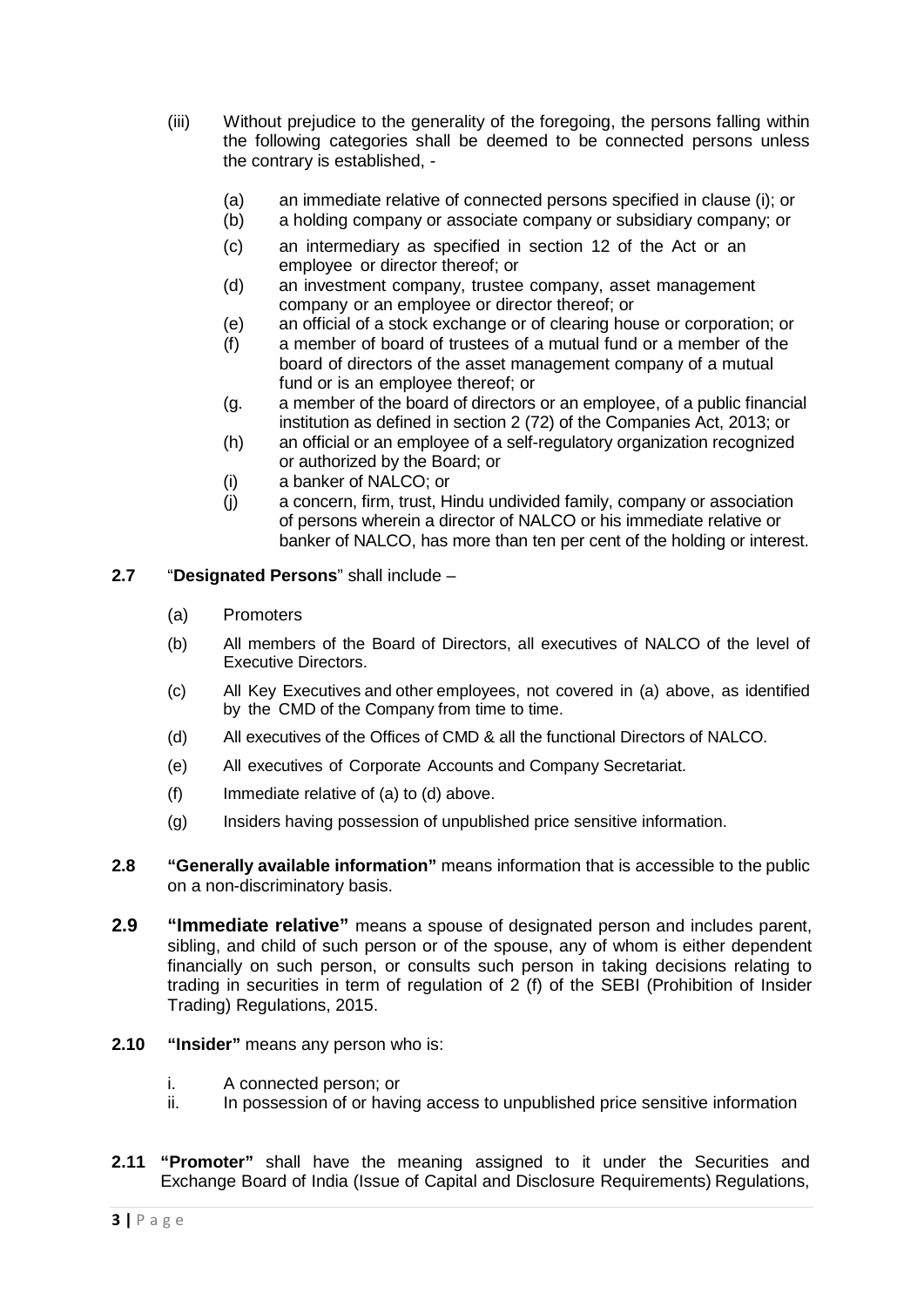2018 or any modification thereof;

- **2.12** "**Regulations**" shall mean the Securities & Exchange Board of India (Prohibition of Insider Trading) Regulations, 2015 and any amendments thereto.
- **2.13 "Securities"** shall have the meaning assigned to it under the Securities Contracts (Regulation) Act, 1956 (42 of 1956) or any modification thereof except units of a mutual fund;
- **2.14** "**Takeover regulations**" means the Securities and Exchange Board of India (Substantial Acquisition of Shares and Takeovers) Regulations, 2011 and any amendments thereto;
- **2.15** "**Trading**" means and includes subscribing, buying, selling, dealing, or agreeing to subscribe, buy, sell, deal in securities of NALCO, and "trade" shall be construed accordingly ;
- **2.16** "**Trading day**" means a day on which the recognized stock exchange are open for trading;
- **2.17** "**Unpublished Price sensitive information**" means any information, relating to NALCO or its securities, directly or indirectly, that is not generally available which upon becoming generally available, is likely to materially affect the price of the securities and shall, ordinarily including but not restricted to, information relating to the following: –
	- (i) Financial results;
	- Dividends:
	- (iii) Change in capital structure;
	- (iv) Mergers, de-mergers, acquisitions, delisting, disposals and expansion of business and such other transactions;
	- (v) Changes in Key Managerial Personnel;
- **2.18** Words and expressions used and not defined in this code but defined in the Securities and Exchange Board of India Act, 1992 (15 of 1992), Securities & Exchange Board of India (Prohibition of Insider Trading) Regulations, 2015, Securities Contracts (Regulation) Act, 1956 (42 of 1956), Depositories Act, 1996 (22 of 1996) or the Companies Act, 2013 (18 of 2013) and rules and regulations made thereunder shall have the meanings respectively assigned to them in those legislation.

#### CHAPTER – II

#### **APPLICABILITY**

**3.0** This code, "Code of Practices and Procedures for fair disclosure of unpublished price sensitive information and Code of Conduct to regulate, monitor and report trading by Insiders" shall apply to all "insiders" defined at 2.10.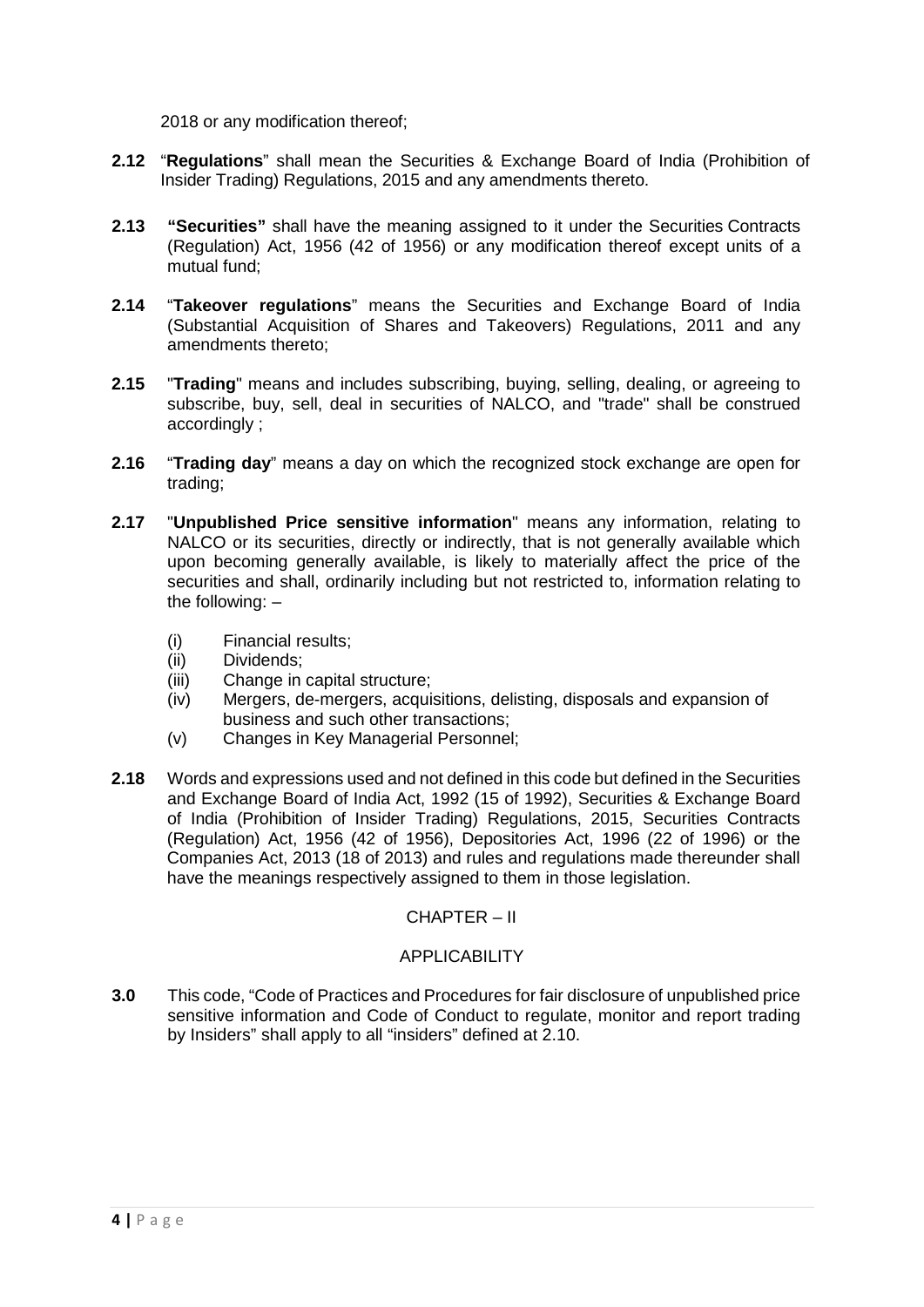#### CHAPTER – III

#### RESTRICTIONS ON COMMUNICATION AND TRADING BY INSIDERS

#### **4.0 Communication or procurement of unpublished price sensitive information**

- i. No insider shall communicate, provide, or allow access to any unpublished price sensitive information, relating to securities of NALCO or securities proposed to be listed by NALCO, to any person including other insiders except where such communication is in furtherance of legitimate purposes, performance of duties or discharge of legal obligations.
- ii. No person shall procure from or cause the communication by any insider of unpublished price sensitive information, relating to securities of NALCO or securities proposed to be listed by NALCO, except in furtherance of legitimate purposes, performance of duties or discharge of legal obligations.

The sharing of unpublished price sensitive information (UPSI) by an Insider shall be deemed to be for "Legitimate Purpose" if it satisfies the following criteria:

- a. The UPSI shall be shared only on `need to know' basis.
- b. Such sharing of UPSI shall be in the ordinary course of business such as performance of duties, discharge of legal obligations, etc. with partners, collaborators, lenders, customers, suppliers, merchant bankers, legal advisors, auditors, insolvency professionals or other advisors or consultants, provided that such sharing has not been carried out to evade or circumvent the prohibitions of the SEBI (Prohibition of Insider Trading) Regulations.
- c. The Insider shall share the UPSI with the external agencies only in the interest of the Company and/or in compliance with the requirements of the law.
- d. Any person in receipt of UPSI pursuant to a legitimate purpose shall be considered an "Insider" and due notice shall be given to such person to maintain confidentiality of UPSI.
- e. The Insider sharing UPSI shall ensure that such third party is also bound by nondisclosure or confidentiality agreements and the duties and responsibilities of such person with respect to such UPSI and the liabilities involved if such person misuses or uses such UPSI in breach of the Regulations.
- iii. Notwithstanding anything contained in these codes, unpublished price sensitive information may be communicated, provided, allowed access to or procured, in terms of the provisions of Regulation 3(3) and 3(4) of the "**Regulations**".
- iv. The Compliance Officer shall maintain a structured digital database containing the names of persons or entities, as the case may be, with whom information is shared under this Code along with the Permanent Account Number (PAN) or any other identifier authorized by law, where PAN is not available, adequate internal controls and checks such as time stamping and audit trails to be maintained..

All Designated Person need to ensure that details (in specified format) of the entities with whom UPSI is shared, is submitted to the Compliance Officer within 2 days to enable maintenance of the structured database.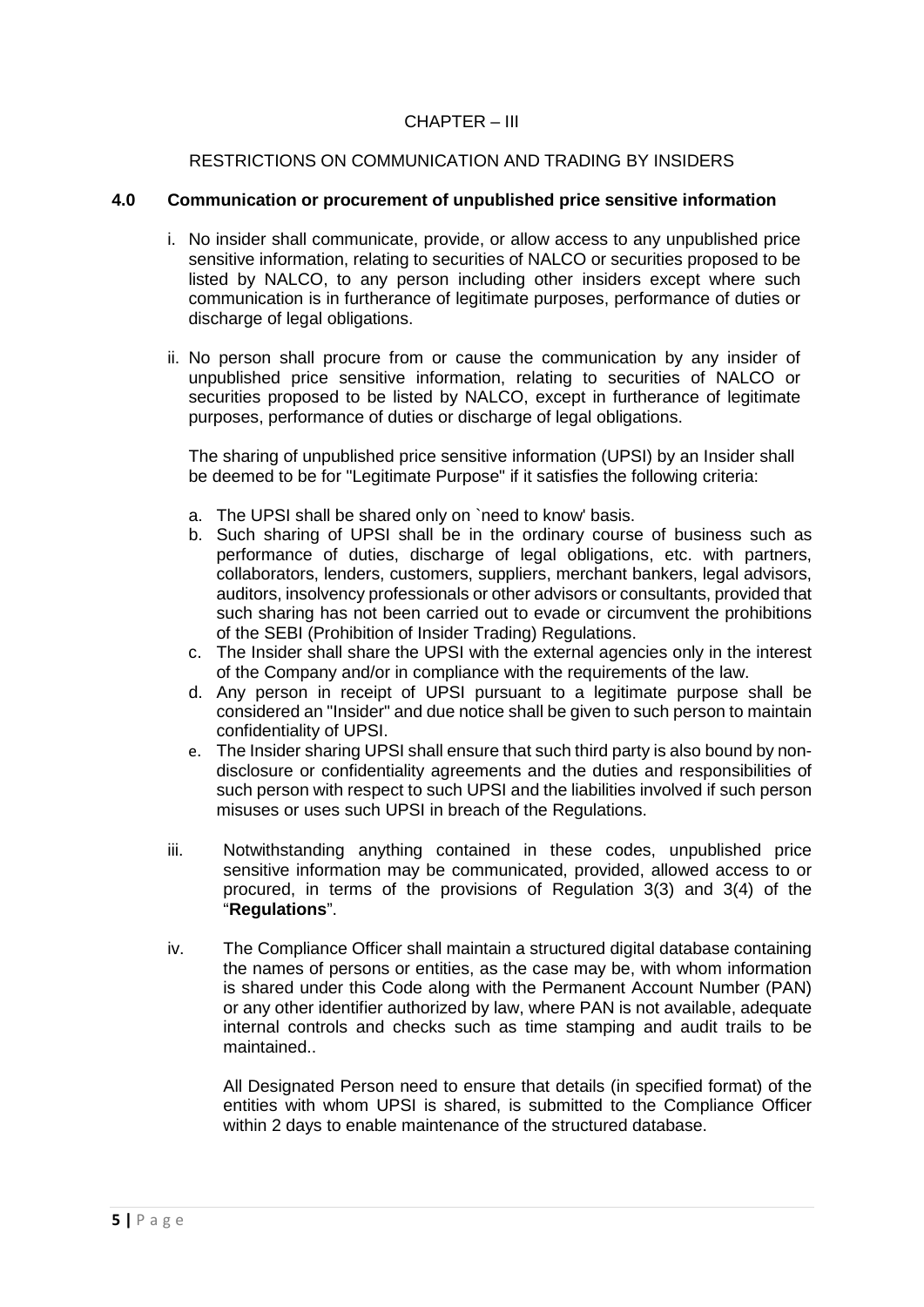## **5.0 Trading when in possession of unpublished price sensitive information**

Trading by insiders including promoters, non-individual insiders when in possession of unpublished price sensitive information shall be governed by Regulation 4 of the "**Regulations**".

#### **6.0 Trading window**

**6.1** Directors, Officers and designated persons of NALCO shall not deal in any transaction involving the purchase or sale of securities of NALCO either in their own name or in the name of their immediate relatives during the periods mentioned below, when "Trading Window" shall remain closed:

| SI. | <b>Events / Particulars</b>                                                                                                                                                                                                                                                   |                                                                                                                                                                                                                                                   | <b>Restrictive Period</b>                                                             |  |  |  |
|-----|-------------------------------------------------------------------------------------------------------------------------------------------------------------------------------------------------------------------------------------------------------------------------------|---------------------------------------------------------------------------------------------------------------------------------------------------------------------------------------------------------------------------------------------------|---------------------------------------------------------------------------------------|--|--|--|
| No. |                                                                                                                                                                                                                                                                               | From                                                                                                                                                                                                                                              | То                                                                                    |  |  |  |
| 1   | $\mathbf{2}$                                                                                                                                                                                                                                                                  | 3                                                                                                                                                                                                                                                 | 4                                                                                     |  |  |  |
| A   | financial<br>Declaration<br>of<br>results of First quarter.                                                                                                                                                                                                                   | 1 <sup>st</sup> July                                                                                                                                                                                                                              | Till<br>48<br>from<br>the<br>hours<br>οf<br>the<br>announcement<br>financial results. |  |  |  |
| B   | Declaration of Half -<br>yearly financial Results                                                                                                                                                                                                                             | 1 <sup>st</sup> October                                                                                                                                                                                                                           | -do-                                                                                  |  |  |  |
| C   | financial<br>Declaration<br>of<br>Results of Third quarter.                                                                                                                                                                                                                   | 1 <sup>st</sup> January                                                                                                                                                                                                                           | $-do-$                                                                                |  |  |  |
| D   | Declaration<br>of Annual<br>audited financial results                                                                                                                                                                                                                         | 1 <sup>st</sup> April                                                                                                                                                                                                                             | $-do-$                                                                                |  |  |  |
| Е   | Declaration of Interim / Final<br>Dividend                                                                                                                                                                                                                                    | From the date Stock Exchange was informed<br>about the date of Board meeting where the<br>proposal for interim/final dividend<br>will<br>be<br>considered till 48 hours from the announcement<br>of decision of the Board to the Stock Exchanges. |                                                                                       |  |  |  |
| F   | Any other major events, viz.<br>(i) change in capital structure;<br>mergers, de-mergers,<br>(ii)<br>acquisitions,<br>delisting,<br>disposals and expansion of<br>business and<br>such other<br>transactions;<br>Changes<br>Key<br>(iii)<br>in.<br><b>Managerial Personnel</b> | From the date of circulation of agenda for the<br>meeting of the Board of Directors till 48 hours<br>from the announcement of decision of the Board<br>to the Stock Exchanges.                                                                    |                                                                                       |  |  |  |

## **EXPLANATION:**<br>1. The trading

- **1. The trading window shall be opened 48 hours after the "Unpublished price sensitive information", for which the trading window is closed, becomes generally available.**
- **2. The trading window shall also be applicable to any person having contractual or fiduciary relation with the company, such as auditors, accountancy firms, law firms, analysts, consultants etc., assisting or advising the company.**
- **3. The notice of closure and opening of trading window shall be intimated to the Stock Exchanges and uploaded on the intranet and website of NALCO, if required.**
- **6.2** The remaining days of a year other than the days mentioned under 6.1 above shall be called "Valid Trading Window". All Directors, Officers and designated persons of NALCO (including those persons covered under explanation 2 to 6.1) shall conduct their dealings in the securities of the Company only in "Valid Trading Window" as mentioned above and shall not enter into ' contra trade' i.e. opposite or reverse transactions during six months following the prior transaction.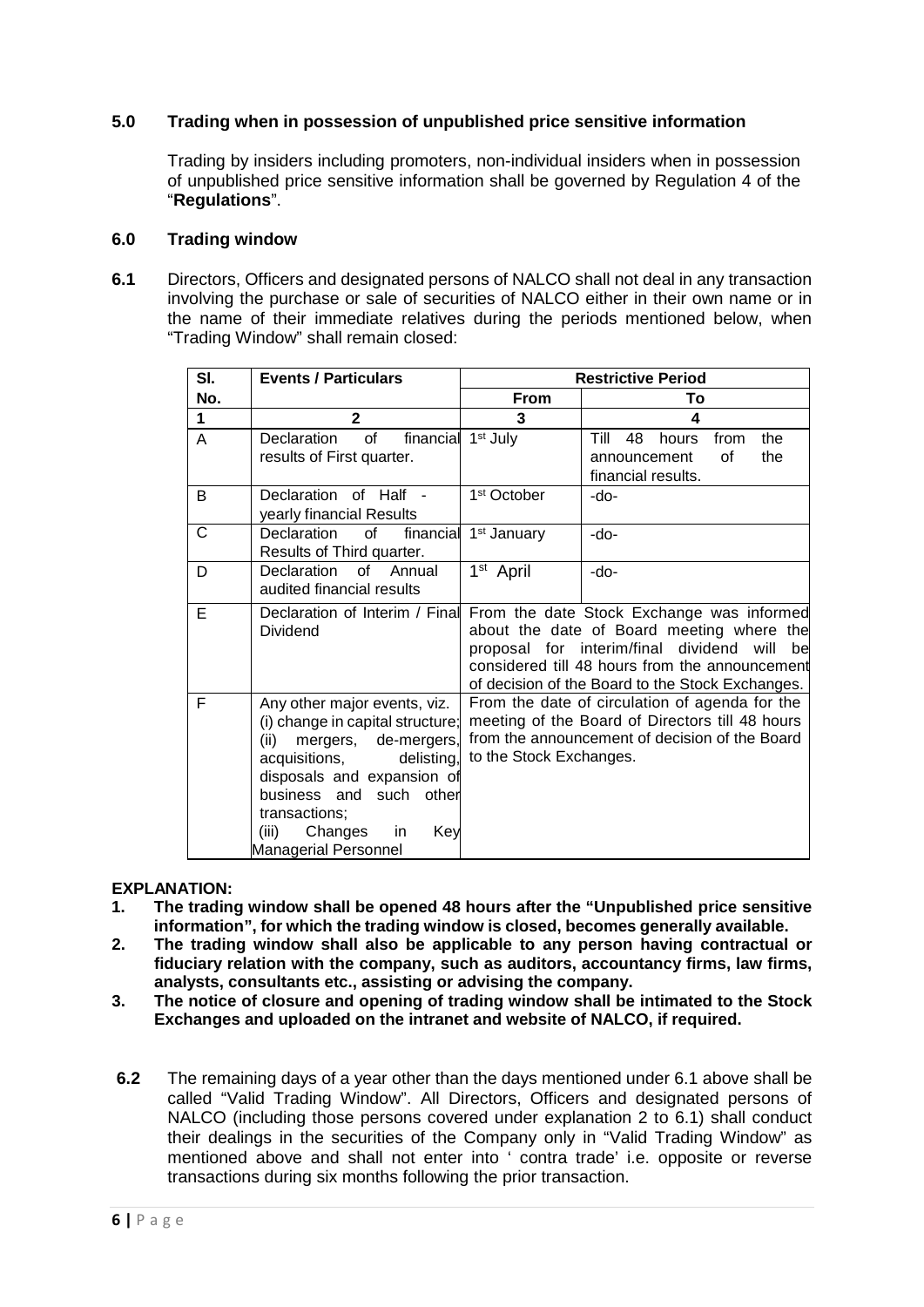- **6.3** If a contra trade is executed, inadvertently or otherwise, in violation of such a restriction, the profits from such trade shall be liable to be disgorged for remittance to credit to the Investor Protection and Education Fund administered by the SEBI. However, this restriction is not applicable for trades carried out in accordance with an approved trading plan.
- **6.4** The restrictions mentioned in clause 6.1 above shall not be applicable in respect of exercise of an option under Employees Stock Option Scheme (ESOS) or ESOPs. However, shares allotted on exercise of ESOS/ESOPs, shall not be sold during the period mentioned under clause 6.1, when "Trading Window" shall remain closed.
- **6.5** The Compliance Officer shall maintain a register of the periods of "Closed Trading Window", wherein he shall record the date of closure and opening of the trading window and the purpose for which trading window is closed. A proforma of the register of periods of closure of Trading Window is given in **APPENDIX-I.**

#### **7.0 Trading Plans.**

- **7.1** An insider shall be entitled to formulate a trading plan and present it to the Compliance Officer for approval and public disclosure pursuant to which trades may be carried out on his behalf in accordance with such plan as per prescribed format at APPENDIX-II.
- **7.2** Such trading plan shall:–
	- i. not entail commencement of trading on behalf of the insider earlier than six months from the public disclosure of the plan;
	- ii. not entail trading for the period between the twentieth trading day prior to the last day of any financial period for which results are required to be announced by NALCO and the second trading day after the disclosure of such financial results;
	- iii. entail trading for a period of not less than twelve months;
	- iv. not entail overlap of any period for which another trading plan is already in existence;
	- v. set out either the value of trades to be effected or the number of securities to be traded along with the nature of the trade and the intervals at, or dates on which such trades shall be effected; and
	- vi. not entail trading in securities for market abuse.
- **7.3** The compliance officer shall review the trading plan to assess whether the plan would have any potential for violation of these codes and "**Regulations**" and shall be entitled to seek such express undertakings as may be necessary to enable such assessment and to approve and monitor the implementation of the plan.
- **7.4** The trading plan once approved shall be irrevocable and the insider shall mandatorily have to implement the plan, without being entitled to either deviate from it or to execute any trade in the securities outside the scope of the trading plan.

*Provided that* the implementation of the trading plan shall not be commenced if any unpublished price sensitive information in possession of the insider at the time of formulation of the plan has not become generally available at the time of the commencement of implementation and in such event the compliance officer shall confirm that the commencement ought to be deferred until such unpublished price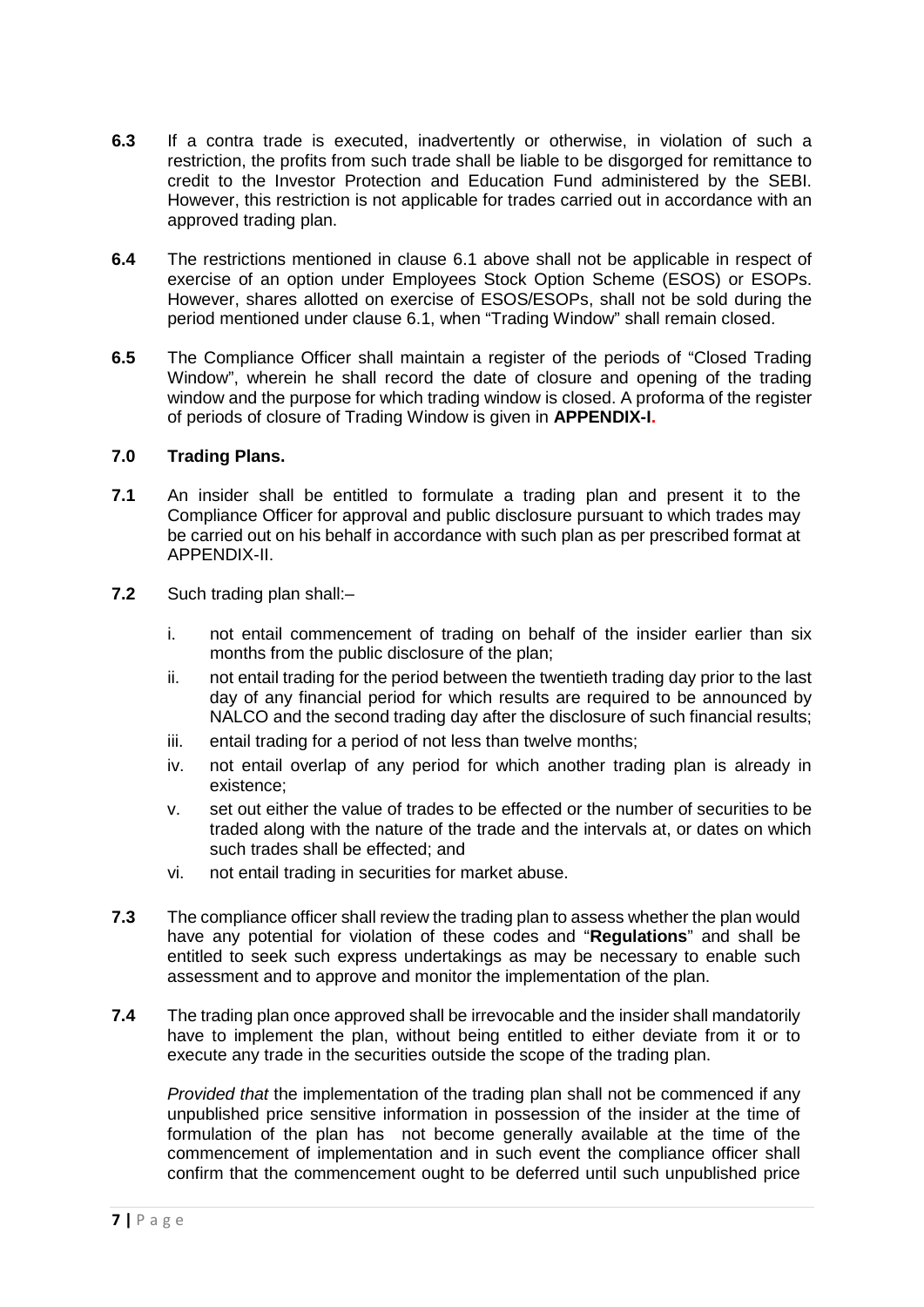sensitive information becomes generally available information so as to avoid a violation of these codes or "**Regulations**".

**7.5** Upon approval of the trading plan, the compliance officer shall notify the plan to the stock exchanges on which the securities of NALCO are listed.

#### **8.0 Pre-clearance of Trades**

**8.1** All Directors, Officers, designated persons (including those persons covered under explanation 2 to 6.1), who intend to deal in the securities of NALCO either in their own name or in the name of their immediate relatives (above the minimum threshold limit mentioned under clause 8.4) shall obtain pre-clearance of the transaction as per the pre-dealing procedure as described hereunder. Application for pre-clearance shall be made only during valid trading period. Application submitted during closure of trading window shall be invalid.

Provided, pre-clearance of trades shall not be required for a trade executed as per an approved trading plan.

- **8.2** Directors, Officers, designated persons (including those persons covered under explanation 2 to 6.1) and their immediate relatives shall make pre-clearance application to the Compliance Officer in the format given in APPENDIX-III. The application shall indicate the estimated number of securities that the Director/ Officer/designated person (including those persons covered under explanation 2 to 6.1) and their immediate relatives intends to deal in, the details as to the depository with which he has a security account, the details as to securities in such depository mode and such other details, as may be required by the Compliance Officer from time to time in this behalf.
- **8.3** An undertaking shall be executed in favour of NALCO by such Director /Officer / designated persons (including those persons covered under explanation 2 to 6.1) and their immediate relatives. A combined proforma application cum undertaking is annexed to these codes as **APPENDIX-III.**
- **8.4** The pre-clearance shall not be necessary if the number of shares to be traded is less than 5000 shares in a single transaction or less than 15000 shares in a week.
- **8.5** Immediately on receipt of the pre-clearance application, the date and time of the receipt of the same shall be recorded thereon. The Compliance Officer shall process the preclearance applications and if the pre-clearance application is in accordance and in compliance with the provisions of these codes, the Compliance Officer shall endeavor to communicate the pre-clearance immediately but not later than 48 hours from the time of receiving the application. In the absence of the Compliance Officer, the officer authorized by the Compliance Officer shall give the pre-clearance.
- **8.6** All Directors, Officers, designated persons and their immediate relatives (including those persons covered under explanation 2 to 6.1) shall execute their order in respect of securities of NALCO within seven trading days after the approval of pre-clearance is given. If the order is not executed within seven trading days after the approval, the Directors, Officers designated persons and their immediate relatives (including those persons covered under explanation 2 to 6.1) shall obtain fresh pre-clearance.
- **8.7** All directors/Officers/designated persons (including those persons covered under explanation 2 to 6.1) who buy or sell any number of shares of the company shall not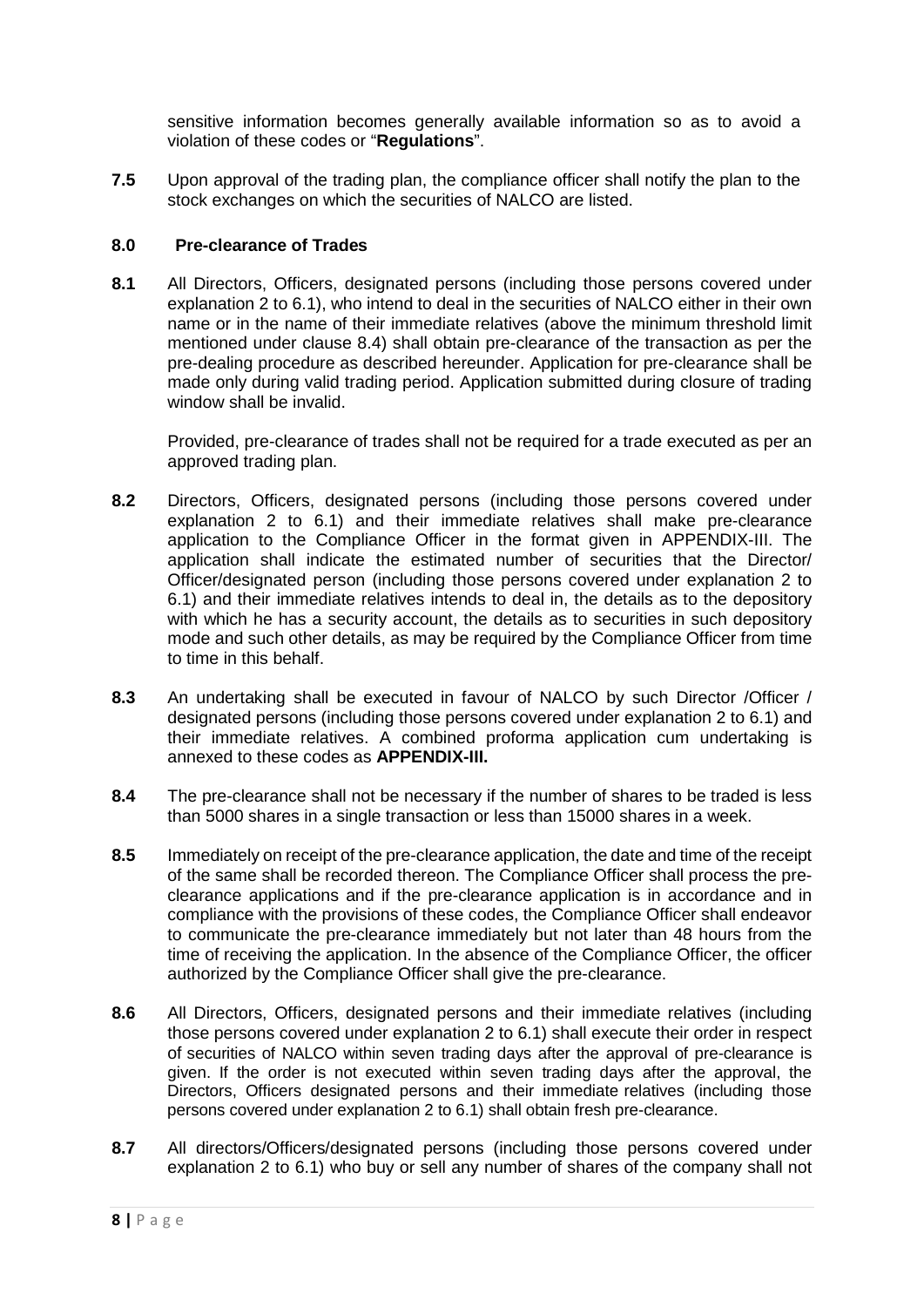enter into a contra transaction, i.e. sell or buy any number of shares during the next six months following the prior transaction. All directors/officers/designated persons (including those persons covered under explanation 2 to 6.1) shall also not take positions in derivative transactions in the shares of the company at any time. In the case of subscription in the primary market (initial public offers), the above mentioned entities shall hold their investments for a minimum period of 30 days. The holding period would commence when the securities are actually allotted.

- **8.8** In case the sale of securities is necessitated by personal emergency, the holding period may be waived by the Compliance Officer after recording in writing the reasons in this regard provided that such relaxation does not violate the "**Regulations**".
- **8.9** No Director, Officer, designated persons and their immediate relatives (including those persons covered under explanation 2 to 6.1) shall apply for pre-clearance of any proposed trade if such designated person is in possession of unpublished price sensitive information even if the trading window is not closed.

#### CHAPTER – IV

## DISCLOSURES OF TRADING BY INSIDERS

- **9.0** General provisions.
- **9.1. (a)** Every public disclosure under this Chapter shall be made within two trading days.
	- **(b)** The disclosures to be made by any person under this Chapter shall include those relating to trading by such person's immediate relatives, and by any other person for whom such person takes trading decisions.
	- **(c)** The disclosures of trading in securities shall also include trading in derivatives of securities and the traded value of the derivatives shall be taken into account for purposes of this Chapter;

*Provided that* trading in derivatives of securities is permitted by any law for the time being in force.

**9.2** The disclosures made under this Chapter shall be maintained by NALCO for a minimum period of five years, in such form as may be specified.

## **10.0 Disclosures by certain persons.**

#### **10.1 Initial Disclosures**.

- a. Every promoter, member of promoter group, key managerial personnel and director of NALCO shall disclose their holding of securities in NALCO in the prescribed **'Form-A'** within **thirty days** of these regulations taking effect, unless the disclosure in this regard has already been made to the Company;
- b. Every person on appointment as a key managerial personnel or a director of NALCO or upon becoming a promoter or member of the promoter group shall disclose his holding of securities of NALCO in prescribed **'Form-B'** as on the date of appointment or becoming a promoter, to the company within **seven days** of such appointment or becoming a promoter.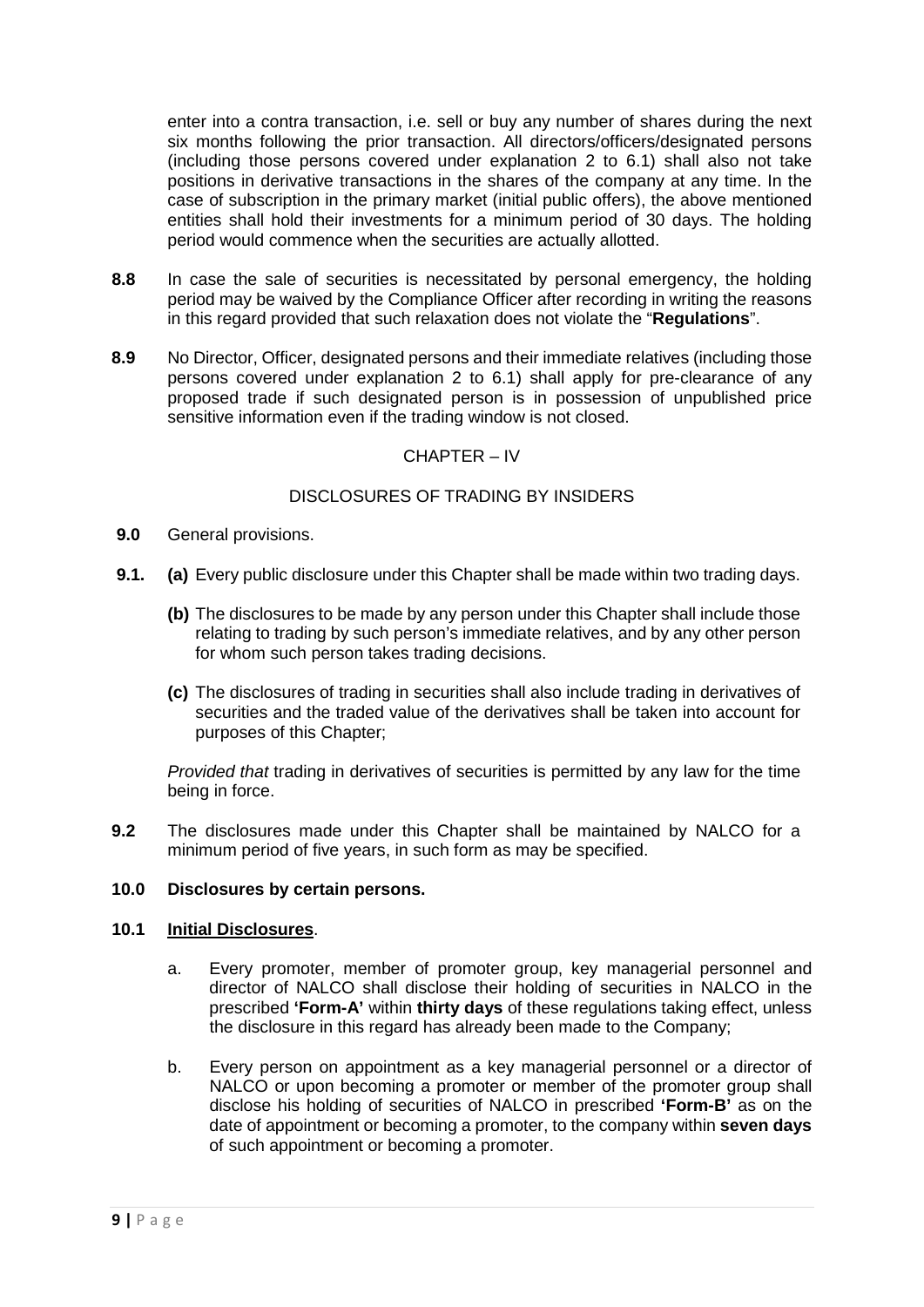#### **10.2 Continual Disclosures**.

- a. Every promoter, member of promoter group, designated person and director of NALCO shall disclose in prescribed **'Form-C'** to the company the number of such securities acquired or disposed of within **two** trading days of such transaction if the value of the securities traded, whether in one transaction or a series of transactions over any calendar quarter, aggregates to a traded value in excess of  $\bar{\tau}10$ (ten) lakh.
- b. Compliance Officer of NALCO shall notify the particulars of such trading to the stock exchange on which the securities are listed within **two** trading days of receipt of the disclosure or from becoming aware of such information.

**Explanation:-** the disclosure of the incremental transactions after any disclosure under this sub-regulation, shall be made when the transactions effected after the prior disclosure cross the threshold specified in clause (a) above.

#### **10.3 Disclosures by other connected persons**.

NALCO may, at its discretion require any other connected person or class of connected persons to make disclosures of holdings and trading in securities of the company in prescribed '**Form-D'** at such frequency as may be determined by the company in order to monitor compliance with these regulations.

#### **10.4 Annual Disclosure**

- a. Designated Persons shall disclose the following details of immediate relatives and persons with whom he/she shares a material financial relationship, in the format given in **APPENDIX- IV**:
	- I. Names;
	- II. Permanent Account Number; and
	- III. Phone and/or Mobile numbers.

In addition, the names of educational institutions from which designated persons have graduated and names of their past employers shall also be disclosed on a one time basis.

Explanation – The term "material financial relationship" shall mean a relationship in which one person is a recipient of any kind of payment such as by way of a loan or gift during the immediately preceding twelve months, equivalent to at least 25% of such payer's annual income but shall exclude relationships in which the payment is based on arm's length transactions.

b. The information shall be disclosed annually before 30<sup>th</sup> April each financial year and within 30 days of any change thereof.

## CHAPTER – V

- **11.0** CODE OF PRACTICES AND PROCEDURES FOR FAIR DISCLOSURE OF UNPUBLISHED PRICE SENSITIVE INFORMATION
- **11.1** NALCO shall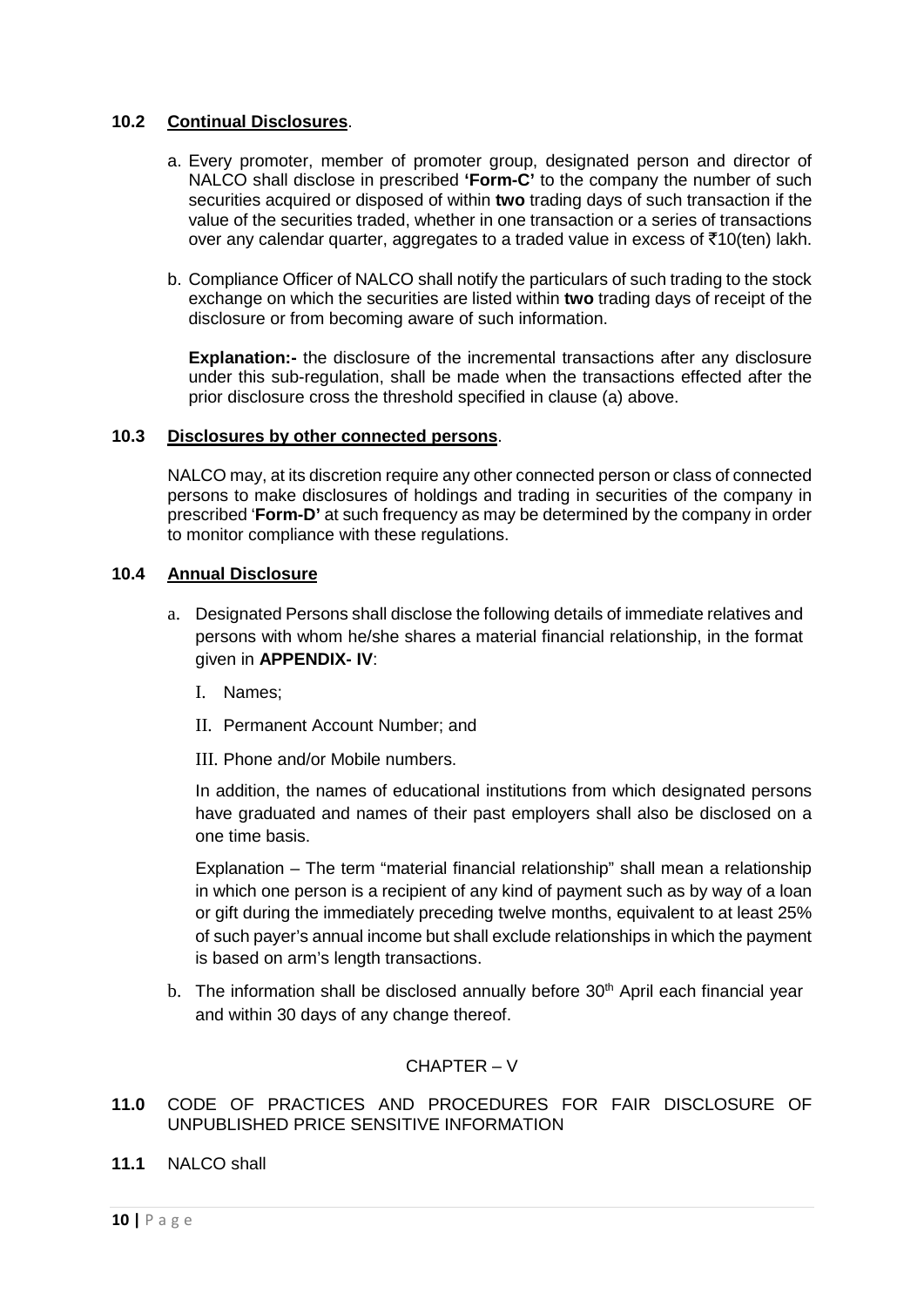- a. make prompt public disclosure of unpublished price sensitive information that would impact price discovery no sooner than credible and concrete information comes into being in order to make such information generally available.
- b. ensure uniform and universal dissemination of unpublished price sensitive information to avoid selective disclosure.
- c. Compliance Officer / Chief Investor Relations Officer / any other officer designated in this regard shall deal with dissemination of information and disclosure of unpublished price sensitive information.
- d. ensure prompt dissemination of unpublished price sensitive information that gets disclosed selectively, inadvertently or otherwise to make such information generally available.
- e. endeavor appropriate and fair response to queries on news reports and requests for verification of market rumours by regulatory authorities.
- f. ensure that the information shared with analysts and research personnel is not unpublished price sensitive information.
- g. make transcripts or records of proceedings of meetings with analysts and other investor relations conferences on the official website to ensure official confirmation and documentation of disclosures made.
- h. ensure that all unpublished price sensitive information are handled on a need-toknow basis.
- **11.2** Chief Investor Relation Officer shall ensure that the code of practices and procedures for disclosures of Unpublished Price Sensitive information are adopted and adhered to before issuance of any Press Release or during interactions with media, analysts and other investor relations conferences etc.

CHAPTER – VI

#### **12.0 Miscellaneous**

#### **12.1 whistle blower policy**

Any employee of the Company may report any instances of leak of UPSI in conformity with the Whistle Blower Policy of the Company. The Whistle Blower Policy is hosted on the website of the company.

#### **12.2 Duties of compliance officer**

The Compliance Officer shall be responsible for:

- (i) Compliance of policies, procedures, maintenance of records, monitoring adherence to the rules for the preservation of UPSI, monitoring of trades and the implementation of the codes specified in these regulations.
- (ii) Putting up a report to the Audit Committee on the following matters, at the end of the financial year:
	- Window Closure Period;
	- Trading Plan;
	- Pre-clearances application;
	- Disclosure to Stock Exchange;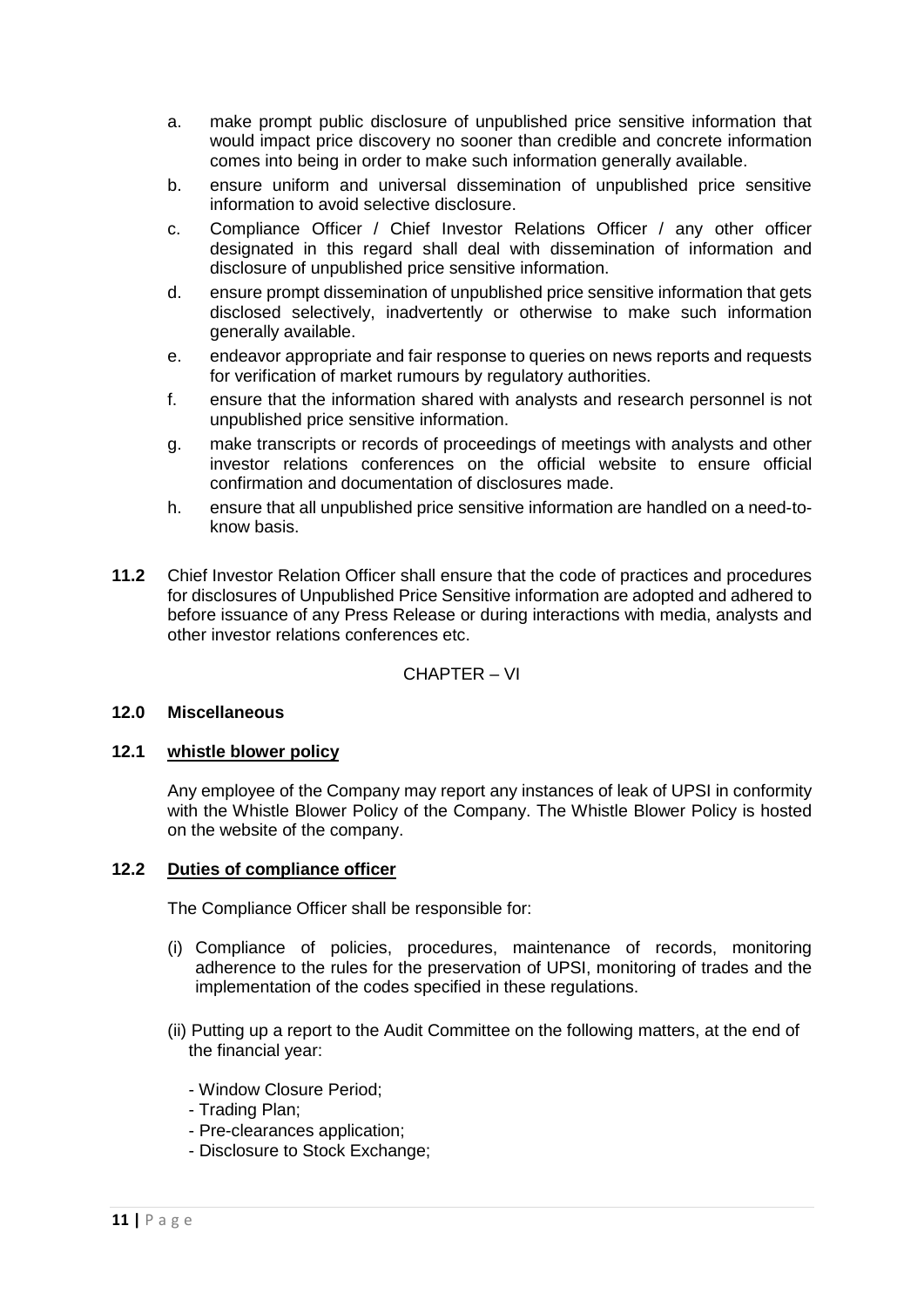(iii) Maintenance of records of disclosures made under this Code for a period of 5 years.

#### **12.3 Maintenance of Records & Registers**

The Compliance Officer shall maintain**:**

- a. Register of Pre-clearance of trading of securities and record therein the name and designation of the Director, Officer, Designated Persons submitting the application, date of the application, date & time of receipt of the application, nature of the transaction, number of securities, consideration value, name of the immediate relative if the transaction is in the name of the immediate relative and date & details of the actual transaction. A proforma of the Register of Pre-clearance of Trading is given at **APPENDIX-V**.
- b. Register of Waiver of restriction on holding investment in the securities of NALCO and shall record thereon the name of the Director/Officer/designated persons details of securities for which waiver is granted, date of waiver and the ground of the waiver. A proforma of the Register of Waiver is given at **APPENDIX-VI**.
- c. Register of Designated Person as per proforma given at **APPENDIX-VII**.
- d. Three separate Registers for recording the Initial disclosure, continual disclosure and Annual disclosure received under Clause 10 above. proforma of the Registers to be maintained are given in **APPENDIX-VIII**.

#### **12.4 penalty for contravention of code of conduct**

- **i)** Any Designated person who trades in securities of the Company or communicates any unpublished price sensitive information in contravention of Insider Trading Code may be penalized and appropriate action may be taken by the Competent Authority as defined under the Conduct, Discipline and Appeal Rules, 1984 of the Company.
- **ii)** In case trading in securities or communication of UPSI is done in contravention of this Code by any Designated Person, other than a Designated Employee, then the Compliance Officer may report such case to the SEBI for taking appropriate action. The reporting to SEBI would be in addition to the action envisaged as per the terms of the contract / agreement for the Breach of Contract.
- **iii)** In case an Insider or their immediate relative executes a contra trade, inadvertently or otherwise, in violation of the restriction mentioned in the Insider Trading Code, the profits from such trade shall be liable to be disgorged and transferred to the Investors Protection and Education Fund of SEBI.

#### **12.5 Power of SEBI**

The action taken by the Company shall not preclude SEBI and other authorities from taking any action in case of violation of SEBI (Prohibition of Insider Trading) Regulations, 2015 and any amendments thereto.

#### **13.0 Information to SEBI in case of violation of SEBI (Prohibition of Insider Trading) Regulations, 2015**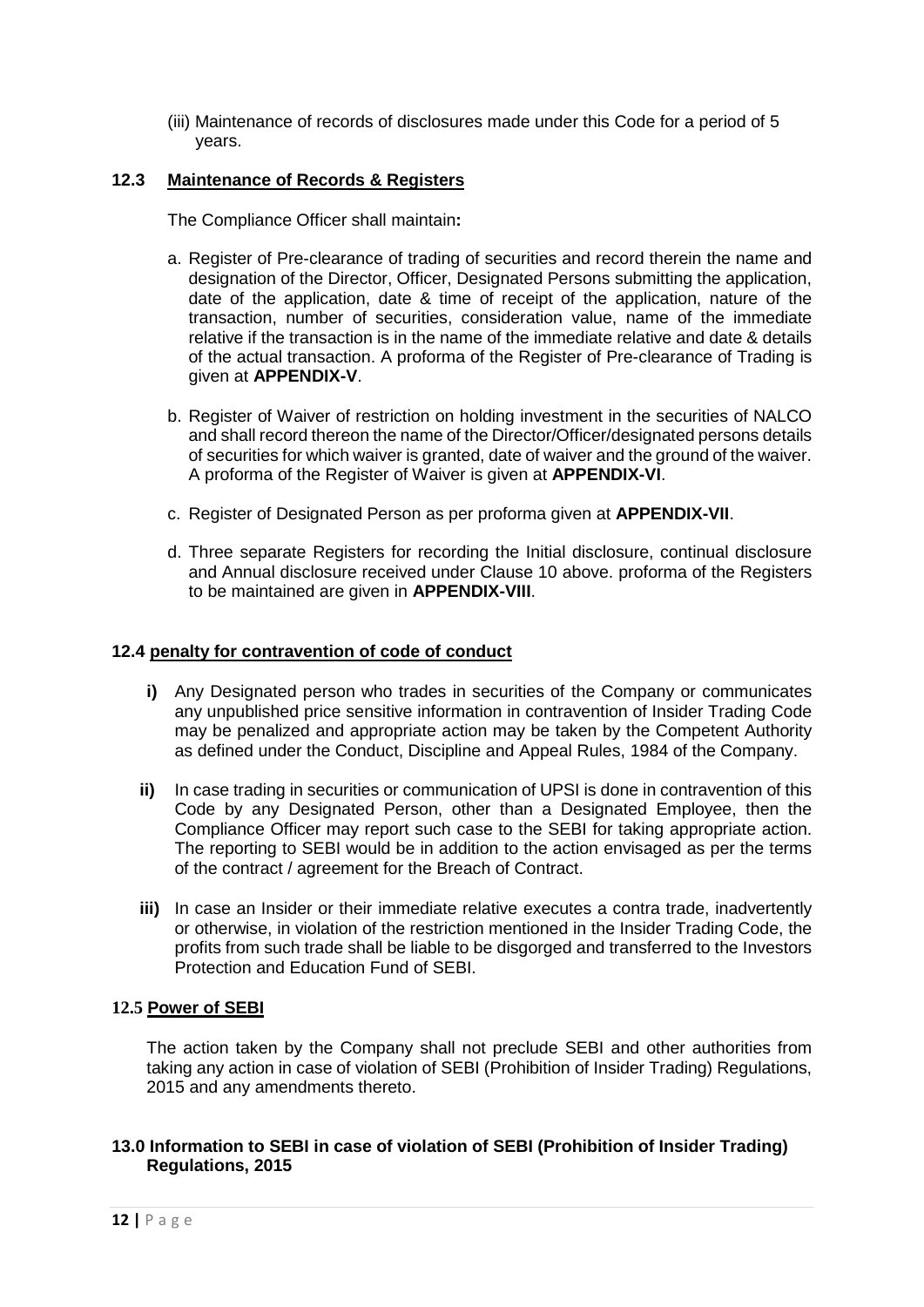Any violation of SEBI (Prohibition of Insider Trading) Regulations, 2015, may be reported by the Compliance Officer to SEBI and report thereof shall be put up to the Audit Committee.

## **14.0 Amendment to the Code**

Any amendment in the Code, consequent upon amendment to the SEBI (Prohibition of (Insider Trading) Regulations, 2015, shall be done with the approval of Chairman-cum-Managing Director of the Company. However, Compliance Officer is authorized to make changes, if any, in the format of disclosure forms as may be notified by SEBI form time to time.

 $==0==$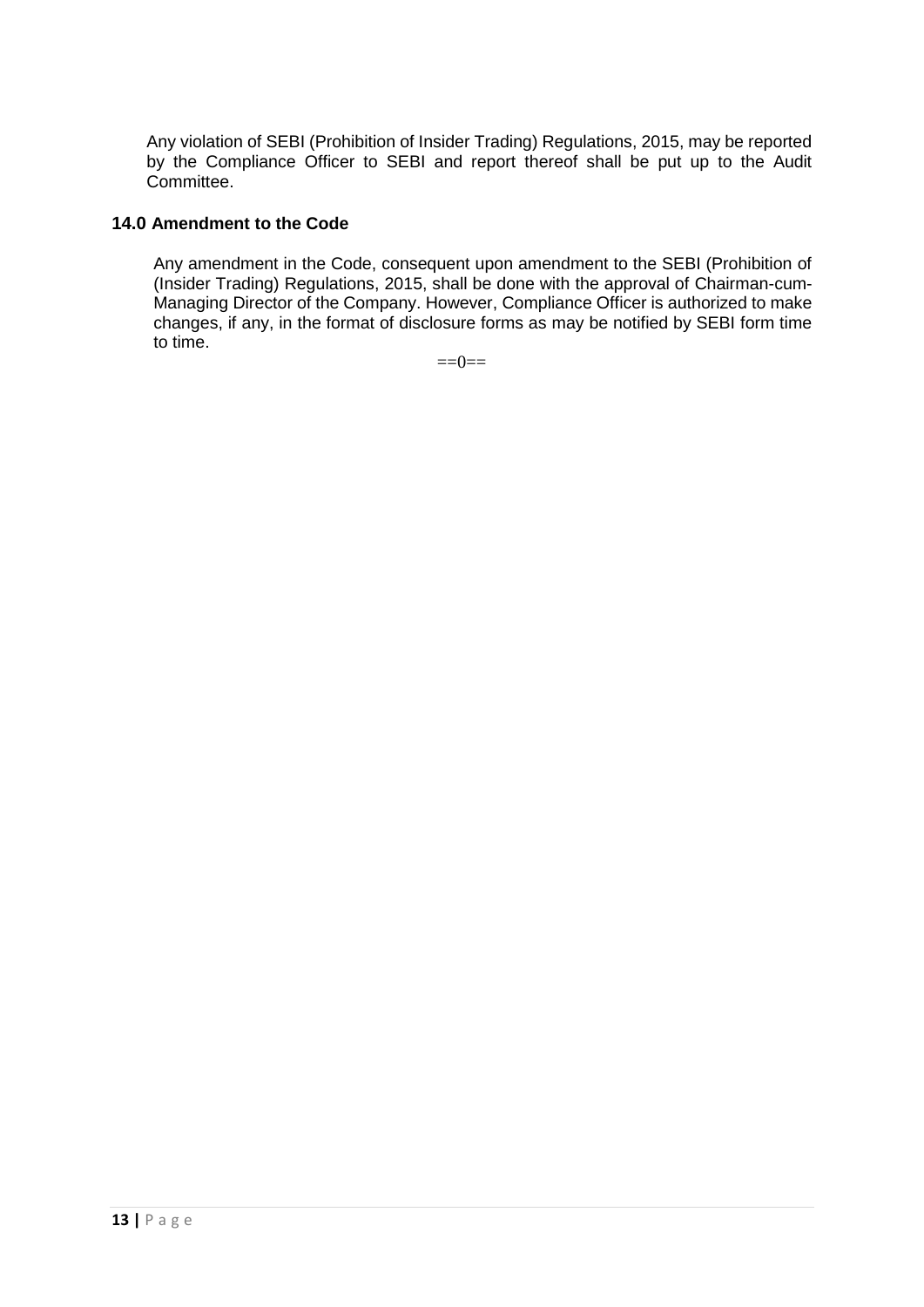#### FORM A (In terms of Clause 10.1 of the Codes) Securities and Exchange Board of India (Prohibition of Insider Trading) Regulations, 2015

Name of the company:

ISIN of the company:

Details of Securities held by Promoter, Key Managerial Personnel (KMP), Director and other such persons as mentioned in Regulation 6(2)

| Name, PAN<br>No., CIN/DIN<br>& address<br>with contact | Category of<br>Person<br>(Promoters/<br>KMP/                | Securities held as on<br>the<br>date of regulation<br>coming into force      |     | % of |                                               | Open Interest of the Future<br>Shareholdin contracts held as on the date of<br>regulation coming into force | Open Interest of the Option<br>Contracts held as on the date of regulation<br>coming into force |                |  |
|--------------------------------------------------------|-------------------------------------------------------------|------------------------------------------------------------------------------|-----|------|-----------------------------------------------|-------------------------------------------------------------------------------------------------------------|-------------------------------------------------------------------------------------------------|----------------|--|
| nos.                                                   | Directors/<br>limmediate<br>relatives/others<br>$ $ etc $ $ | Type of<br>security<br>(For eg. –<br>Shares,<br>Warrants,<br>Convertib<br>ıe | No. |      | Number of<br>units<br>(contracts<br>lot size) | Notional value in<br>Rupee terms                                                                            | Number of<br>units (contracts * lot in Rupee terms<br>size)                                     | Notional value |  |
|                                                        |                                                             |                                                                              |     |      |                                               |                                                                                                             |                                                                                                 |                |  |

*Note: "Securities" shall have the meaning as defined under regulation 2(1)(i) of SEBI (Prohibition of Insider Trading) Regulations, 2015.*

Signature:

Designation:

Date: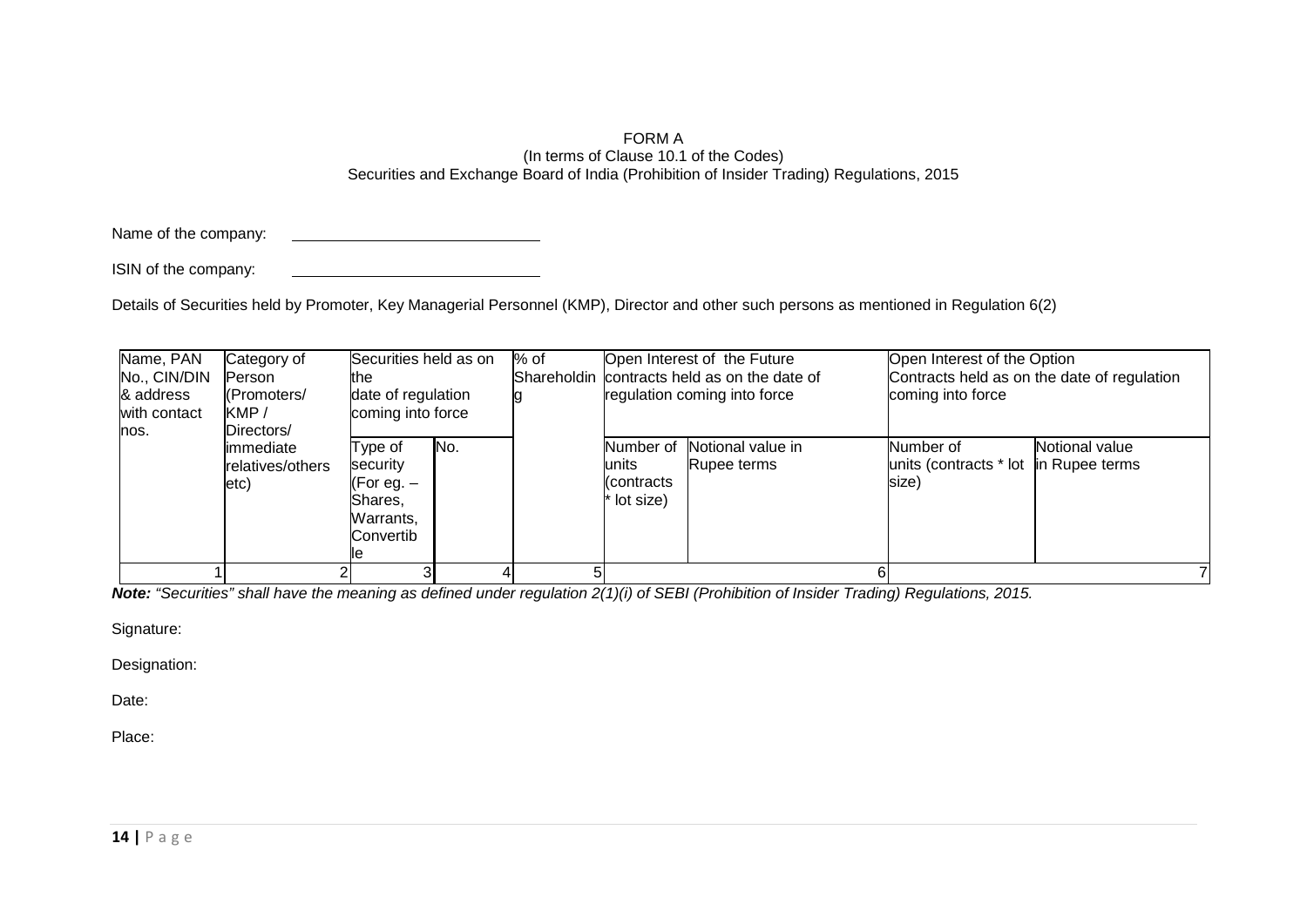## FORM B

#### (In terms of Clause 10.1 (b) of the Codes)

#### Securities and Exchange Board of India (Prohibition of Insider Trading) Regulations, 2015

Name of the company: \_\_\_\_\_

ISIN of the company:

Details of Securities held on appointment of Key Managerial Personnel (KMP) or Director or upon becoming a Promoter of a listed company and other such persons as mentioned in Regulation 6(2).

| Name, PAN No., Category of |                              | Date of           | Securities held at the time of 1% of |     |   | Open Interest of the                  |                                       |             | Open Interest of the                 |
|----------------------------|------------------------------|-------------------|--------------------------------------|-----|---|---------------------------------------|---------------------------------------|-------------|--------------------------------------|
| CIN/DIN &                  | <b>Person</b>                | appointment       | becoming                             |     |   | Shareholding Future contracts held at |                                       |             | Option Contracts held at the time of |
| Address                    | (Promoters/KMP / of Director |                   | Promoter/appointment of              |     |   | the time of becoming                  |                                       |             | becoming Promoter/appointment of     |
| with contact               | Directors/immedia /KMP OR    |                   | Director/KMP                         |     |   |                                       | Promoter/appointme nt of Director/KMP |             |                                      |
| lnos.                      | te relatives/others Date of  |                   |                                      |     |   | Director/KMP                          |                                       |             |                                      |
|                            | letc.)                       | <b>I</b> becoming |                                      |     |   |                                       |                                       |             |                                      |
|                            |                              | <b>IPromoter</b>  |                                      |     |   |                                       |                                       |             |                                      |
|                            |                              |                   | Type of security                     | No. |   | <b>Number</b>                         | Notional                              | Number      | Notional                             |
|                            |                              |                   | (For eg. $-$                         |     |   | of units                              | value in                              | of units    | value in Rupee terms                 |
|                            |                              |                   | Shares.                              |     |   | Contracts                             | Rupee                                 | I(contract  |                                      |
|                            |                              |                   | Warrants,                            |     |   | lot size)                             | lterms                                |             |                                      |
|                            |                              |                   | Convertible                          |     |   |                                       |                                       | * lot size) |                                      |
|                            |                              |                   |                                      | 5   | 5 |                                       |                                       |             |                                      |

*Note: "Securities" shall have the meaning as defined under regulation 2(1)(i) of SEBI (Prohibition of Insider Trading) Regulations, 2015.*

Signature:

Designation:

Date: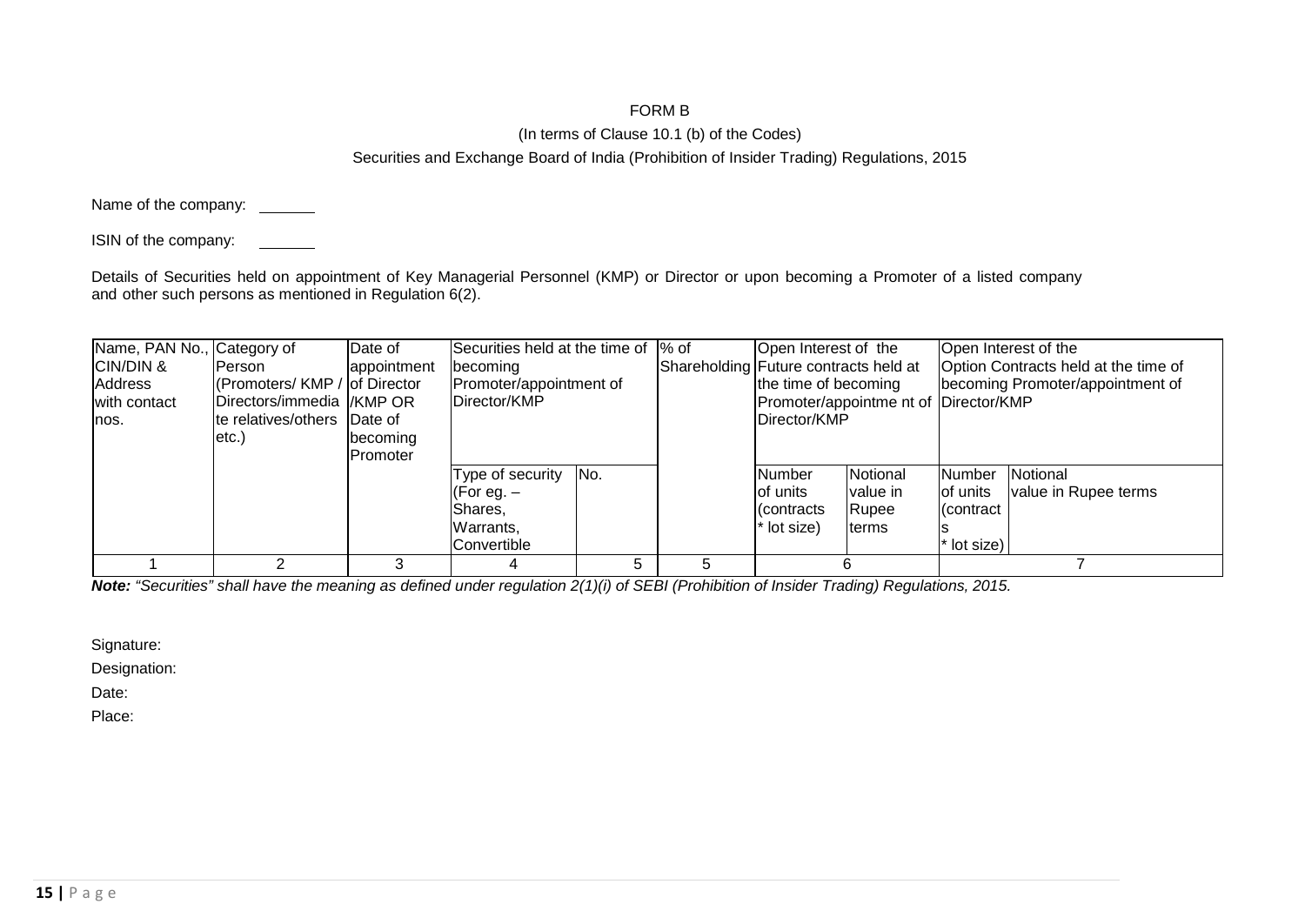#### **FORM C SEBI (Prohibition of Insider Trading) Regulations, 2015 [Regulation 7 (2) read with Regulation 6(2) Details of change in holding of securities of Promoter**

Name of the company: **National Aluminium Company Limited** ISIN of the company: **INE139A01034**

| Name, PAN,<br>CIN/DIN, &<br>address with<br>contact nos.                                                                                                                                                                                           | Category of<br>Person<br>(Promoters/<br>KMP /<br>Directors /<br>Immediate<br>relative to / | Type of  | Securities held prior to<br>acquisition / disposal<br>No. and % of | Securities acquired/Disposed |     |                | Securities held post<br>acquisition/disposal |                     | Date of<br>allotment<br>advice/<br>acquisition of<br>shares/ sale of<br>shares specify |      | Date of<br>intimati<br>on to<br>compan<br>y | Mode of<br>acquisition<br>/ disposal |    |
|----------------------------------------------------------------------------------------------------------------------------------------------------------------------------------------------------------------------------------------------------|--------------------------------------------------------------------------------------------|----------|--------------------------------------------------------------------|------------------------------|-----|----------------|----------------------------------------------|---------------------|----------------------------------------------------------------------------------------|------|---------------------------------------------|--------------------------------------|----|
|                                                                                                                                                                                                                                                    | others etc.)                                                                               | security | shareholding                                                       | Type of<br>security          | No. | Value<br>(Rs.) | Transact<br>ion Type                         | Type of<br>security | No. and % of<br>shareholding                                                           | From | To                                          |                                      |    |
|                                                                                                                                                                                                                                                    | $\overline{2}$                                                                             | 3        | 4                                                                  | 5                            | 6   | 7              | 8                                            | 9                   | 10                                                                                     | 11   | 12                                          | $\overline{13}$                      | 14 |
| Name: The<br>President of<br>India acting<br>through and<br>represented by<br>the Ministry of<br>Mines,<br>Government of<br>India<br>("Promoter")<br>PAN: NA<br>Address: Shastri<br>Bhawan, Dr.<br>Rajendra Prasad<br>Road, New<br>Delhi - 110 001 |                                                                                            |          |                                                                    |                              |     |                |                                              |                     |                                                                                        |      |                                             |                                      |    |

#### **Name & Signature:**

**Designation:**

**Date:**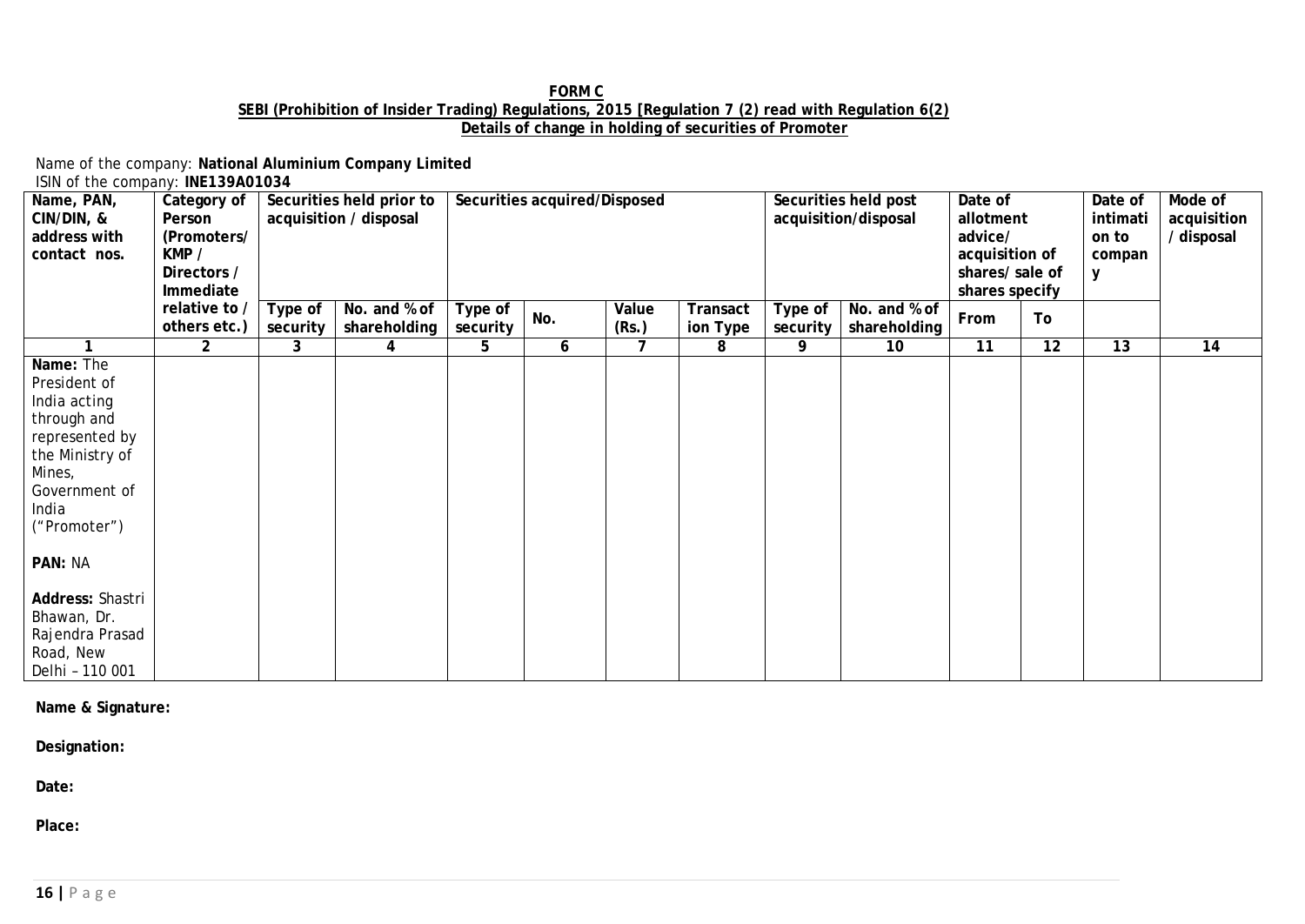#### Details of trading in derivatives of the company by Promoter, Employee or Director of a listed company and other such persons as mentioned in Regulation 6(2).

| Trading in derivatives (Specify type of contract, Futures or Options etc) |                            |                       |                                           |                |                                           |  |  |  |  |
|---------------------------------------------------------------------------|----------------------------|-----------------------|-------------------------------------------|----------------|-------------------------------------------|--|--|--|--|
| Type of contract                                                          | Contract<br>specifications | Buy                   |                                           |                | Sell                                      |  |  |  |  |
|                                                                           |                            | <b>Notional Value</b> | Number of units (contracts<br>* lot size) | Notional Value | Number of units (contracts *<br>lot size) |  |  |  |  |
|                                                                           |                            |                       |                                           |                |                                           |  |  |  |  |

**Note: In case of Options, notional value shall be calculated based on Premium plus strike price of options.**

**Name & Signature:**

**Designation:**

**Date:**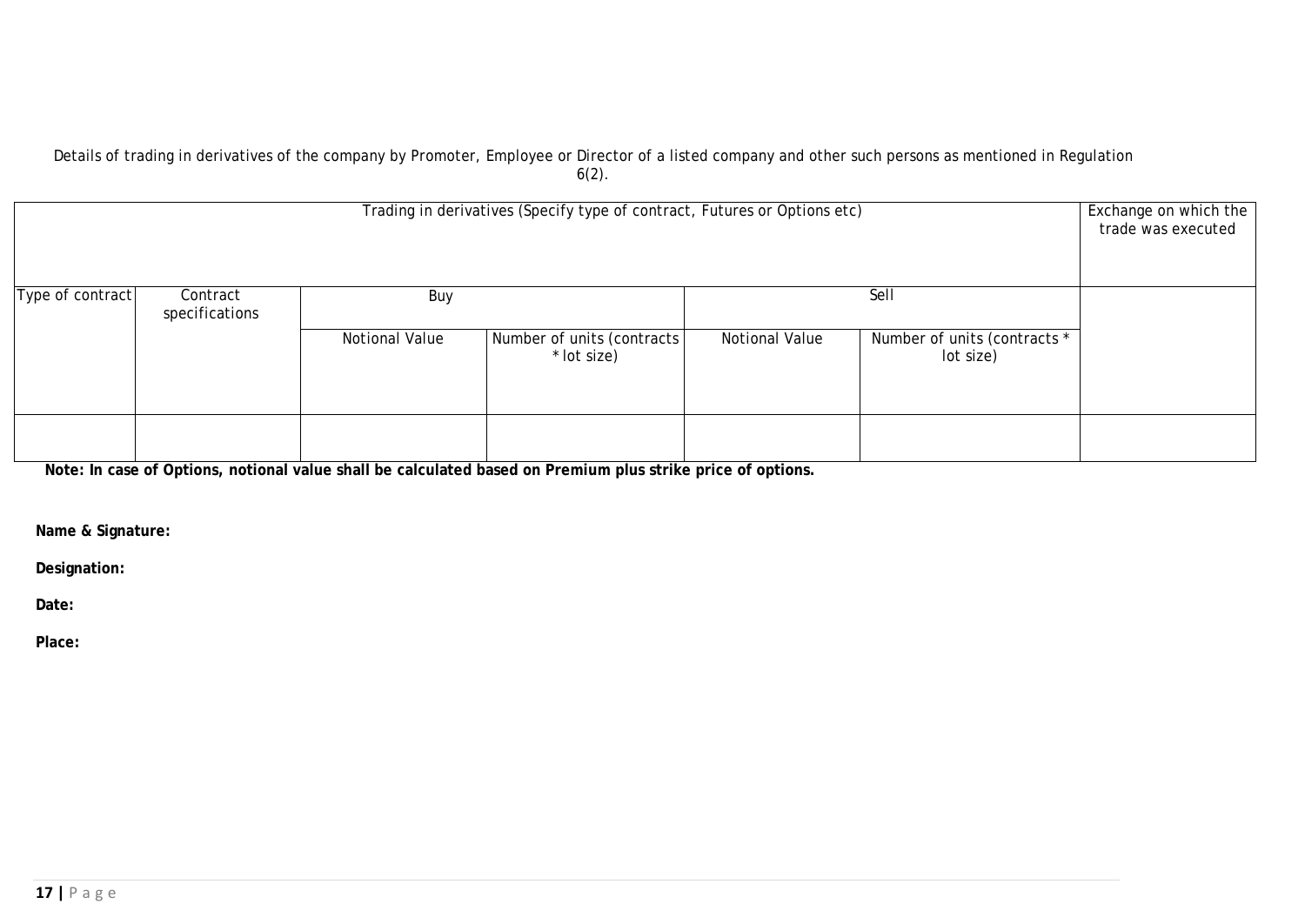## Form D (Indicative format) (In terms of Clause 10.3 of the Codes)

Securities and Exchange Board of India (Prohibition of Insider Trading) Regulations, 2015 Regulation 7(3) - Transactions by Other

connected persons as identified by the company

| Name,          |         | Connecti Securities held Securities |     |                            |     | % of         |       | Date of      |           | Date of Mode of  |                 | Trading in derivatives (Specify           |       |             | Exchange on         |
|----------------|---------|-------------------------------------|-----|----------------------------|-----|--------------|-------|--------------|-----------|------------------|-----------------|-------------------------------------------|-------|-------------|---------------------|
| PAN No.,       | on with | prior to                            |     | acquired/Dispo Shareholdin |     |              |       | allotment    | lintimati | acquisition      |                 | type of contract, Futures or Options etc) |       |             | which the trade was |
| <b>CIN/DIN</b> |         | company acquisition/disp se d       |     |                            |     |              |       | advice/      | lo n to   | (market          |                 |                                           |       |             | executed            |
| & address      |         | losal                               |     |                            |     |              |       | acquisition  |           | compan purchase/ |                 |                                           |       |             |                     |
| lof            |         |                                     |     |                            |     |              |       | lof shares/  |           | public/          |                 |                                           |       |             |                     |
| connected      |         |                                     |     |                            |     |              |       | sale of      |           | rights /         |                 |                                           |       |             |                     |
| persons, as    |         |                                     |     |                            |     |              |       | shares       |           | preferentia      |                 |                                           |       |             |                     |
| identified     |         | Type of                             | No. | Type of                    | No. | <b>Pre</b>   |       | Post From To |           | offer / off      | Buy             |                                           | Sell  |             |                     |
| by the         |         | security                            |     | security                   |     | transaltrans |       |              |           | market/          |                 |                                           |       |             |                     |
| company        |         | (For eg.                            |     | [For eq.                   |     | ction        | -la   |              |           | Inter-se         |                 |                                           |       |             |                     |
| with           |         |                                     |     |                            |     |              | ction |              |           | transfer         |                 |                                           |       |             |                     |
| contact        |         | Shares,                             |     | Shares,                    |     |              |       |              |           | etc.)            |                 | Value Number of                           | Value | Number of   |                     |
| lnos.          |         | <b>Warrants</b>                     |     | <b>Warrants</b>            |     |              |       |              |           |                  |                 | lunits                                    |       | lunits      |                     |
|                |         |                                     |     |                            |     |              |       |              |           |                  |                 | (contracts * lot                          |       | l(contracts |                     |
|                |         | <b>Converti</b>                     |     | Converti                   |     |              |       |              |           |                  |                 | size)                                     |       | * lot size) |                     |
|                |         | lbl el                              |     | lble.                      |     |              |       |              |           |                  |                 |                                           |       |             |                     |
|                |         |                                     |     | 51                         |     |              | 81    | 91           | 11        | 12               | 13 <sub>1</sub> | 14                                        | 15    | 16          | 17                  |

*Note: "Securities" shall have the meaning as defined under regulation 2(1)(i) of SEBI (Prohibition of Insider Trading) Regulations, 2015.*

Name:

Signature:

Date: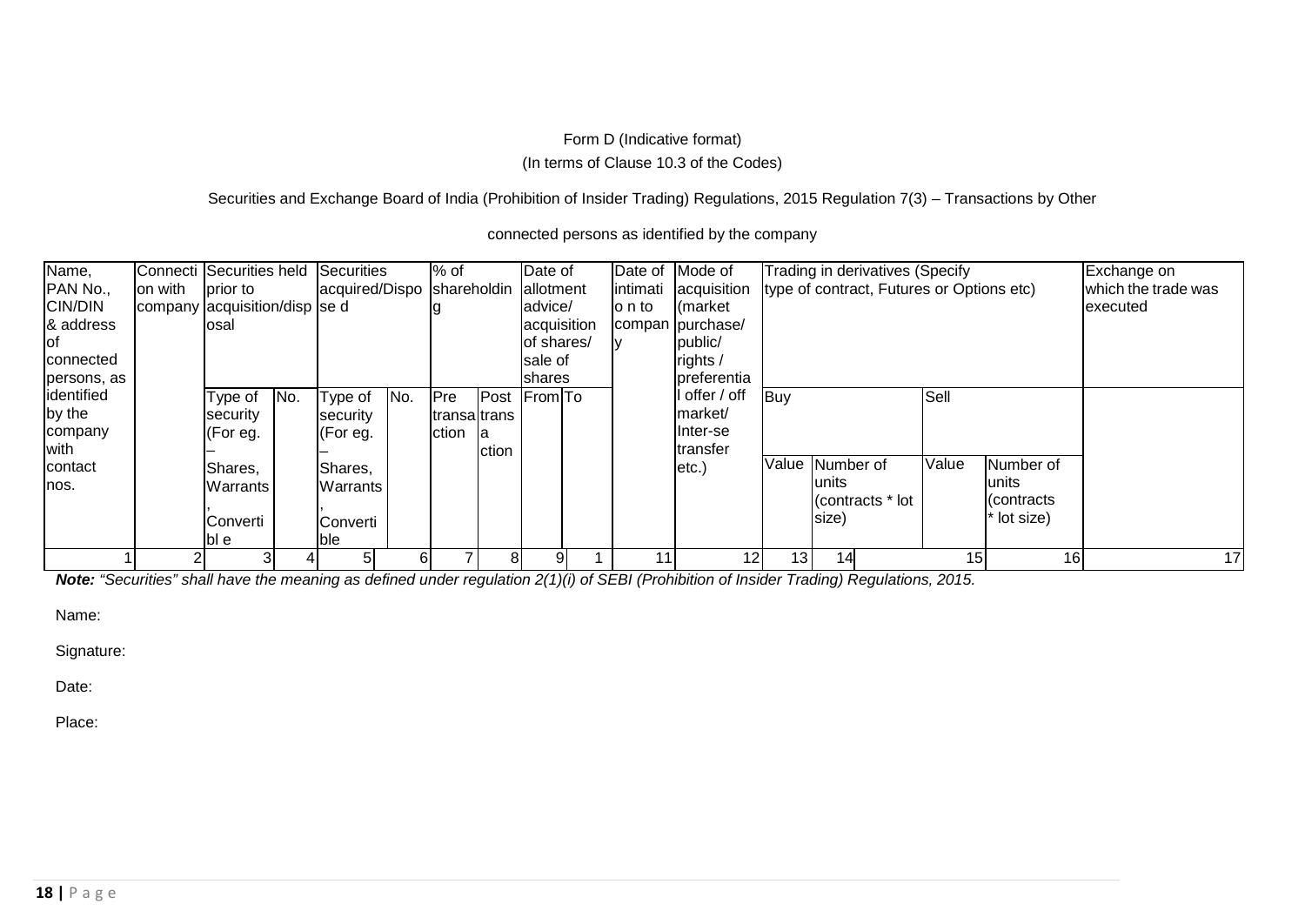## **APPENDIX-I**

(In terms of Clause 6.5 of the Codes)

## **REGISTER OF PERIODS OF CLOSURE OF TRADING WINDOW**

| S.<br>No | <b>PURPOSE</b> | <b>DATE OF</b><br><b>NOTIFYING</b><br><b>CLOSURE OF</b><br><b>TRADING</b><br><b>WINDOW</b> | <b>START DATE</b><br><b>OF CLOSURE</b><br>ΟF<br><b>TRADING</b><br><b>WINDOW</b> | <b>DATE OF</b><br><b>NOTIFYING</b><br><b>OPENING</b><br>ΟF<br><b>TRADING</b><br><b>WINDOW</b> | <b>DATE OF</b><br><b>OPENING</b><br>ΟF<br><b>TRADING</b><br><b>WINDOW</b> | <b>REMARKS</b> |
|----------|----------------|--------------------------------------------------------------------------------------------|---------------------------------------------------------------------------------|-----------------------------------------------------------------------------------------------|---------------------------------------------------------------------------|----------------|
|          |                |                                                                                            |                                                                                 |                                                                                               |                                                                           |                |
|          |                |                                                                                            |                                                                                 |                                                                                               |                                                                           |                |
|          |                |                                                                                            |                                                                                 |                                                                                               |                                                                           |                |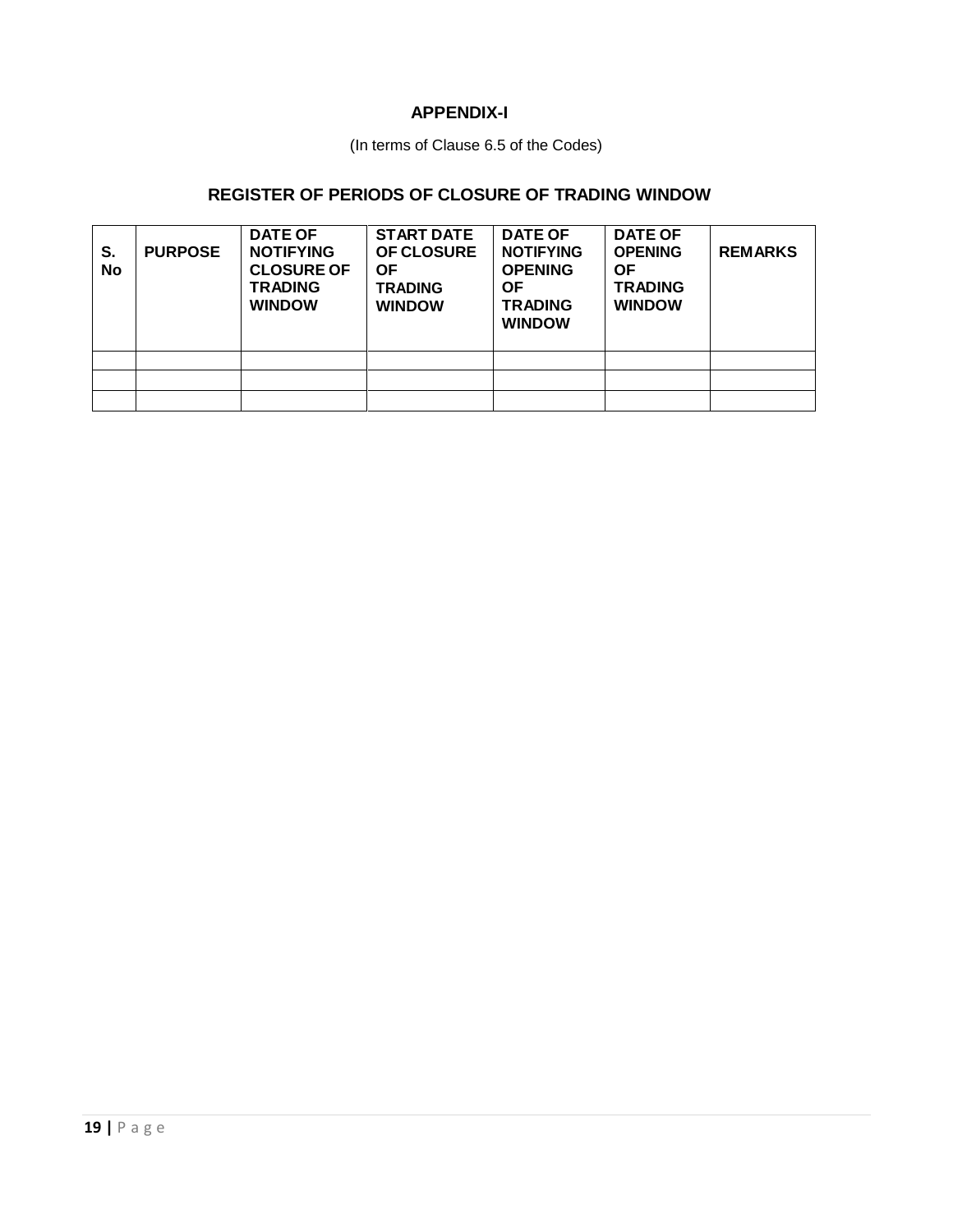## **APPLICATION FOR APPROVAL OF TRADING PLAN BY INSIDER(S)**

To

The Compliance Officer, National Aluminium Co. Ltd., NALCO Bhawan, P/1, Nayapalli, Bhubaneswar – 751013.

Dear Sir,

I,Shri /Smt.………………………………, an Insider of the Company intend to deal in securities of NALCO during the financial year ……… as per details given below:

| Name              |  |
|-------------------|--|
| Emp. Code, if any |  |
| Designation       |  |
| Department        |  |
| <b>PAN</b>        |  |
| Email id          |  |

Details of proposed Trading Plan in securities of NALCO:

| Name | Relation- | Opening   | <b>Trading Plan details</b> |              |          | Closing   | DP Id./Client |
|------|-----------|-----------|-----------------------------|--------------|----------|-----------|---------------|
|      | ship      | balanceas | Date                        | Transaction  | Quantity | balanceas | Id.           |
|      |           | on 01.04. |                             | (Buy / Sell) |          | on        | or            |
|      |           | .         |                             |              |          | 31.03     | Folio No.     |
|      |           |           |                             |              |          |           |               |
|      |           |           |                             |              |          |           |               |
|      |           |           |                             |              |          |           |               |
|      |           |           |                             |              |          |           |               |
|      |           |           |                             |              |          |           |               |
|      |           |           |                             |              |          |           |               |
|      |           |           |                             |              |          |           |               |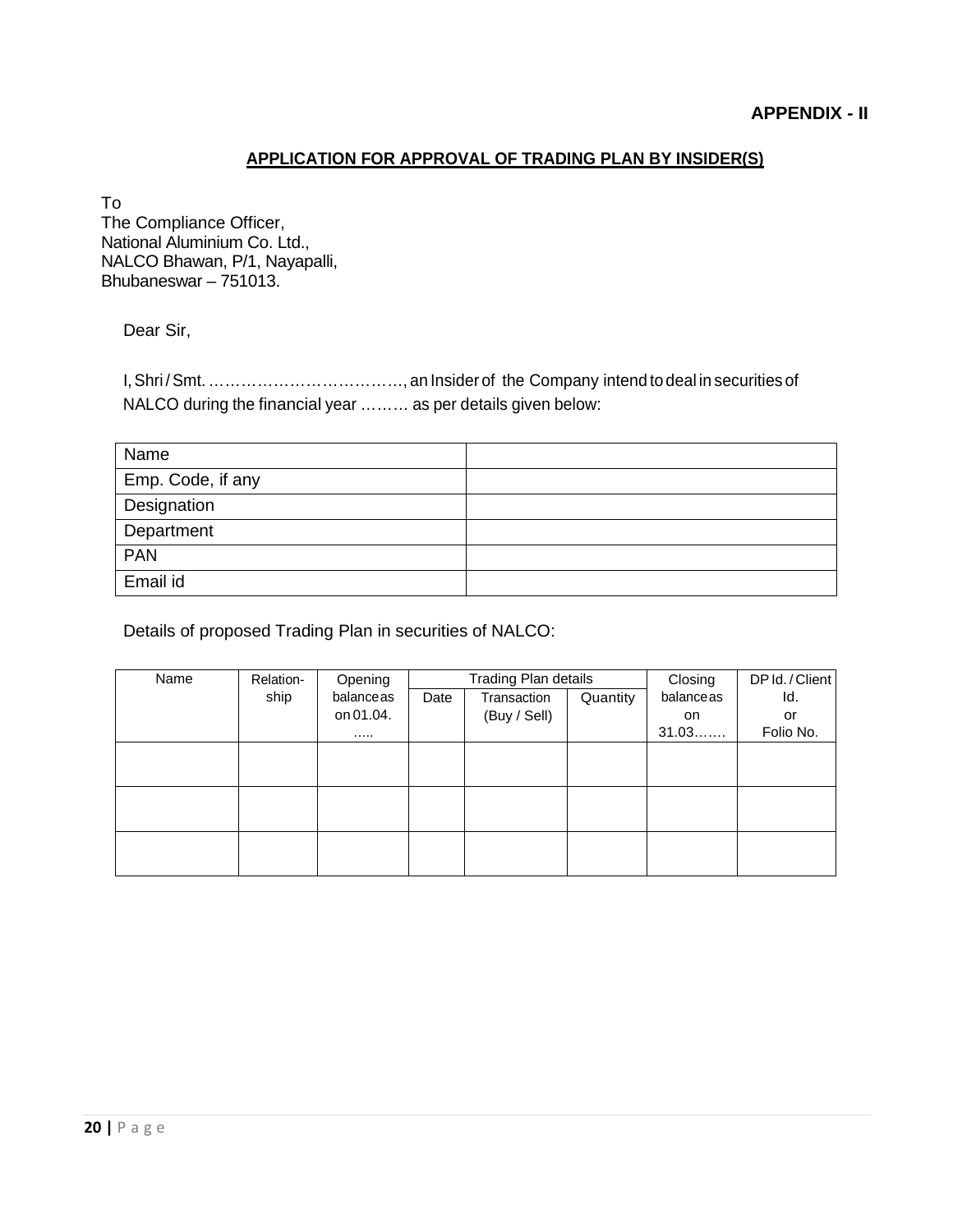## **UNDERTAKING**

I understand that public disclosure of the above mentioned Trading Plan would be made by NALCO by notification to the Stock Exchanges. I further declare as under:

- 1. The Trading Plan submitted is irrevocable and I shall mandatorily implement the plan, without being entitled to either deviate from it or to execute any trade in the securities outside the scope of the Trading Plan.
- 2. I shall not entail commencement of trading earlier than six months from the public disclosure of theplan;
- 3. I shall not entail trading for the period between the twentieth trading day prior to the last day of any financial period for which results are required to be announced by NALCO and the second trading day after the disclosure of such financial results;
- 4. The trading plan shall entail trading for a period of not less than twelve months;
- 5. I shall not entail overlap of any period for which another Trading Plan is already in existence;
- 6. I shall not entail trading in securities for market abuse.
- 7. The Trading Plan shall not be commenced, if any unpublished price sensitive information was in my possession at the time of formulation of the plan and the same has not become generally available at the time of the commencement of implementation.

Date : Signature : Signature : Signature : Signature : Signature : Signature : Signature : Signature : Signature : Signature : Signature : Signature : Signature : Signature : Signature : Signature : Signature : Signature :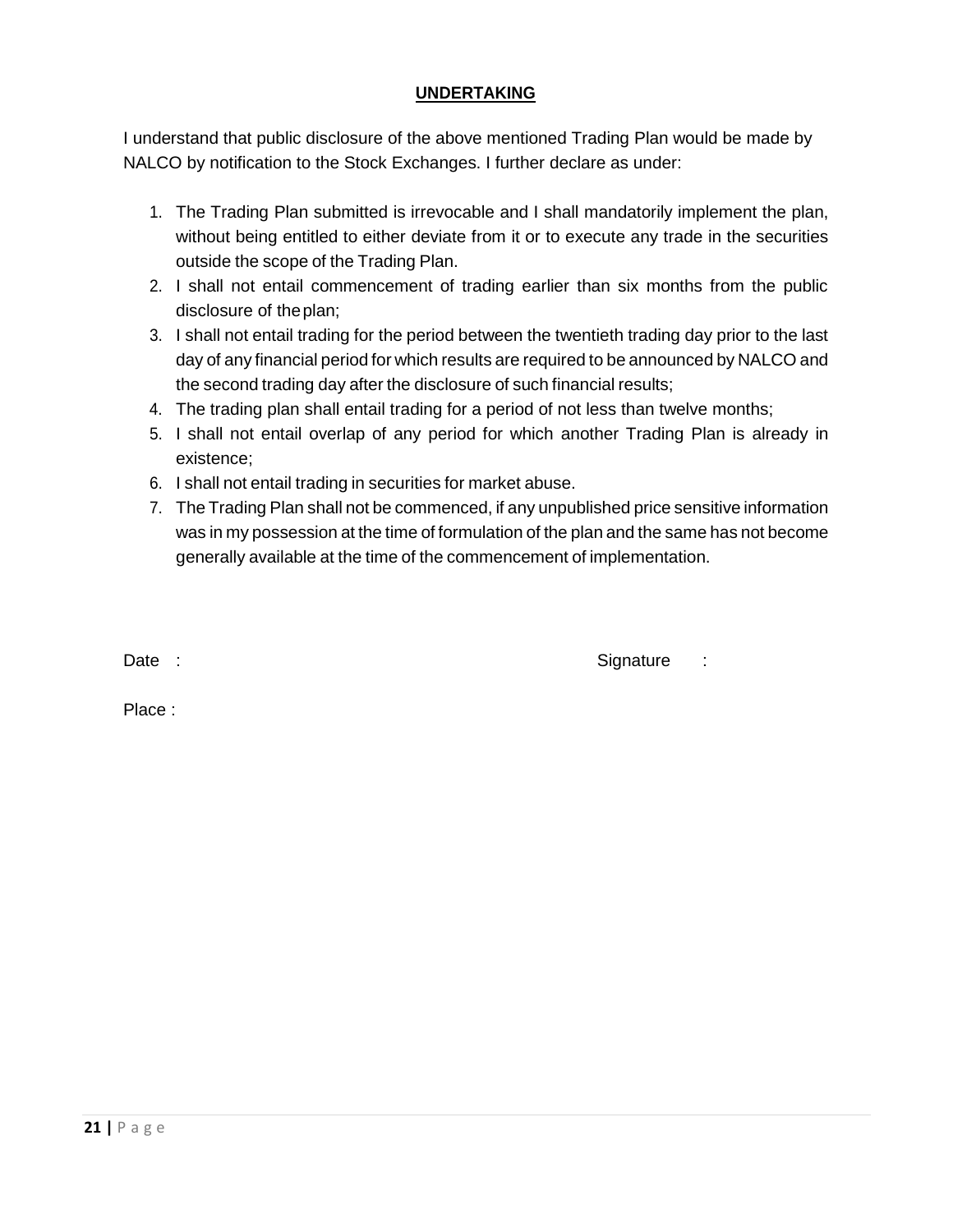#### **APPENDIX – III**

(In terms of clause 8.2 of the Codes)

## **APPLICATION FOR PRE-CLEARANCE OF TRADING IN SECURITIES**

To

The Compliance Officer, National Aluminium Co. Ltd., NALCO Bhawan, P/1, Nayapalli, Bhubaneswar – 751013.

Dear Sir,

I, Shri/Smt.……………………………………a Director/Officer/Designated Person/ of NALCO intend to carry out transaction(s) in the shares of the Company as per the details given below:-

Name & Designation of the Director/ Officer/Designated Persons:

Department of Designated Persons:

Date of Joining / becoming Director/officer/ Designated Person :

| $\overline{\mathsf{s}}$<br><b>No</b> | No.<br><b>of</b><br>shares<br>held<br>(including<br>by<br>immediate<br>relative) as<br>the<br><b>on</b><br>date of<br>applicatio<br>n | <b>Folio</b><br>No. /<br><b>DPID &amp;</b><br><b>Client</b><br>ID | Nature of<br>new<br>transactio<br>n<br>for which<br>approval<br>İS<br>sought | <b>Estimated</b><br>number of<br>securities<br>to<br>be dealt | <b>Estimated</b><br>considerat<br>ion<br>value | Whether<br>proposed<br>transaction is<br>in the name<br>οf<br>self or in the<br>name of<br>immediate<br>relative | Name of the<br>immediate<br>relative/<br>relationship,<br>if the<br>transaction<br>is in<br>the name(s)<br>of the<br>immediate<br>relative(s |
|--------------------------------------|---------------------------------------------------------------------------------------------------------------------------------------|-------------------------------------------------------------------|------------------------------------------------------------------------------|---------------------------------------------------------------|------------------------------------------------|------------------------------------------------------------------------------------------------------------------|----------------------------------------------------------------------------------------------------------------------------------------------|
|                                      | 2                                                                                                                                     | 3                                                                 | 4                                                                            | 5                                                             | 6                                              | 7                                                                                                                | 8                                                                                                                                            |
|                                      |                                                                                                                                       |                                                                   |                                                                              |                                                               |                                                |                                                                                                                  |                                                                                                                                              |

*Note: The Designated officer shall also include particulars with regard to trading which he proposed to take up in derivatives in the aforesaid application.*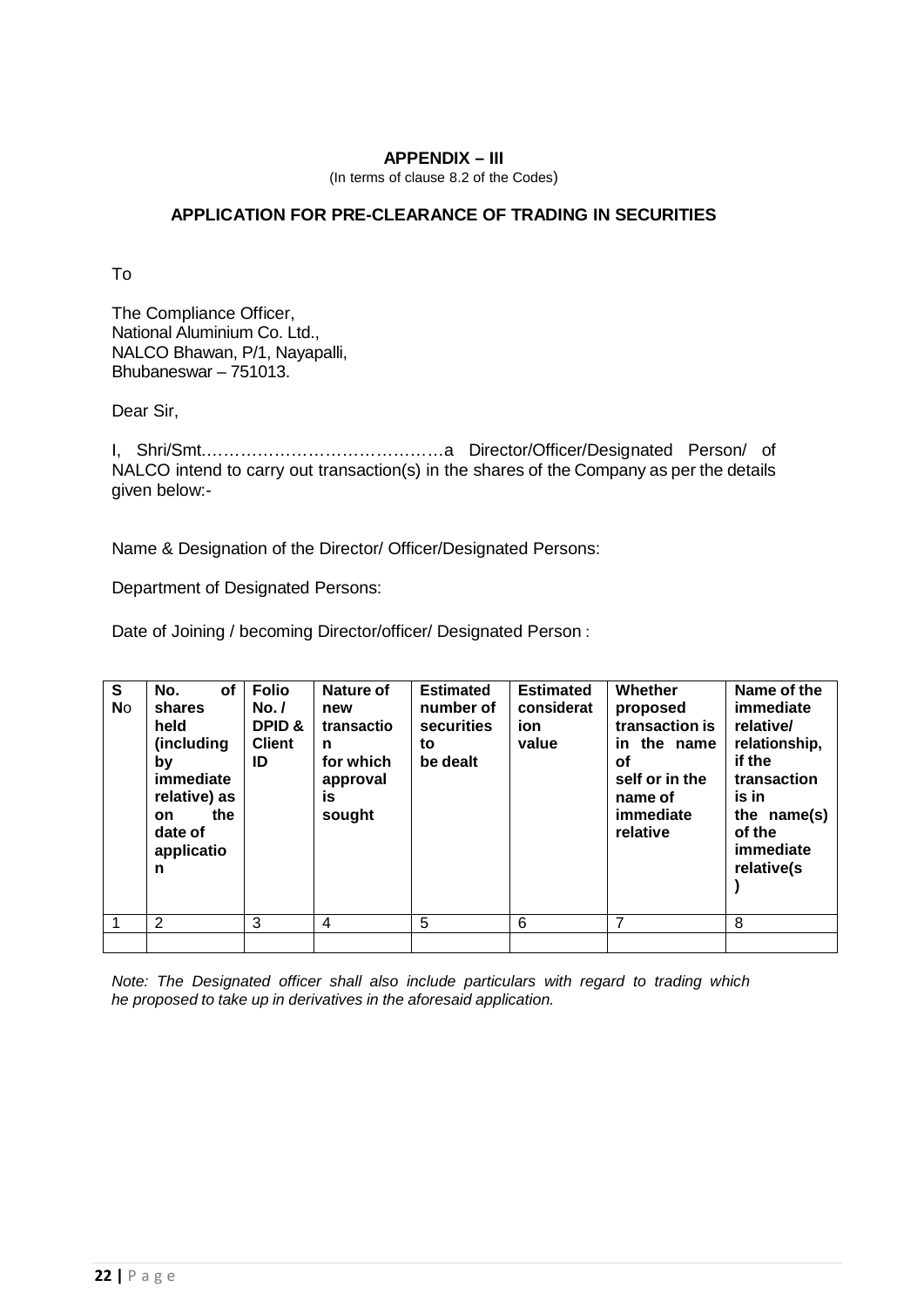## **UNDERTAKING**

In this connection I solemnly confirm and declare:

- a) **THAT** I do not have access and/or have not received any " Price Sensitive Information up to the time of signing the undertaking;
- b) **THAT** in case I have access to or receive "Price Sensitive Information" after the signing of the undertaking but before the execution of the transaction, I shall inform the Compliance Officer of any change in my position and that I shall completely refrain from dealing in the securities of the Company till the time such information becomes public;
- c) **THAT** I have not contravened the codes, "Code of Practices and Procedures for fair disclosure of unpublished price sensitive information and Code of Conduct to regulate, monitor and report trading by Insiders", as notified by the Company from time to time.

#### *d) THAT I hereby confirm that I abide by the provisions of Cl.8.7 of the Code with regard to time norms for holding /buying/selling securities*

I hereby solemnly declare that I have made a full and true disclosure in this regard to the best of my knowledge and belief.

Pre-clearance may kindly be accorded in terms of Clause-8 of the codes, "Code of Practices and Procedures for fair disclosure of unpublished price sensitive information and Code of Conduct to regulate, monitor and report trading by Insiders".

| Signature:   |
|--------------|
| Date:        |
| Name:        |
| Place:       |
| Designation: |

## **OFFICE USE**

Serial number of the application received:

Date & time of receipt of the Application:

Date & time of communication of the pre-clearance or otherwise:

Reasons for not giving pre-clearance:

Signature of the Compliance Officer/ Authorised Officer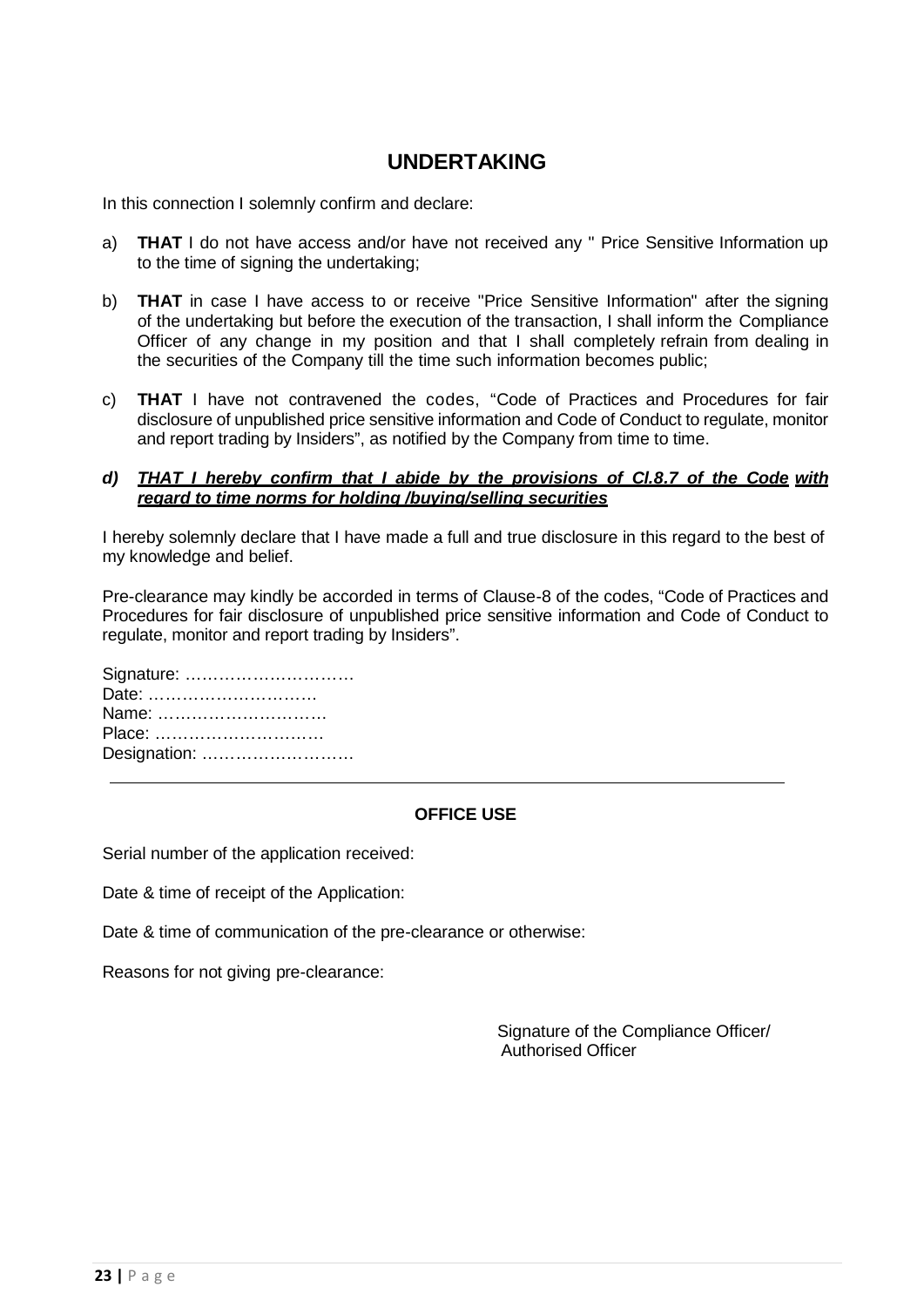## **APPENDIX –IV**

#### (In terms of Clause 10.4 of the Codes)

#### PROFORMA FOR *ANNUAL DISCLOSURE OF* SHAREHOLDING OF DIRECTORS/ OFFICERS/ DESIGNATED PERSON (Clause 10.4 OF THE CODE)

To The Compliance Officer, National Aluminium Co. Ltd., NALCO Bhawan, P/1, Nayapalli, Bhubaneswar – 751013.

I hereby disclose the following details required under Schedule B of the Securities and Exchange Board of India (Prohibition of Insider Trading) Regulations, 2015:

1. List of immediate relatives as follows:

| <b>Name</b>                                     | PAN/ Adhaar/ Voter Id/ any<br>other identifier authorized<br>by Law | <b>Phone and Mobile No.</b><br>which are used by them |
|-------------------------------------------------|---------------------------------------------------------------------|-------------------------------------------------------|
| Spouse                                          |                                                                     |                                                       |
| Mother*                                         |                                                                     |                                                       |
| Father*                                         |                                                                     |                                                       |
| Brother(s)*                                     |                                                                     |                                                       |
| Sister(s)*                                      |                                                                     |                                                       |
| $\vert$ Son(s) (including step son(s))* $\vert$ |                                                                     |                                                       |
| Daughter(s) (including step<br>Daughter(s))*    |                                                                     |                                                       |

*\*If either dependent financially or consult in taking decisions relating to trading in securities.*

2. List of persons with whom I have material financial relationship as follows:

| <b>Name</b> | PAN/ Adhaar/ Voter Id/ any<br>other identifier authorized<br>by Law | <b>Phone and Mobile No.</b><br>which are used by them |
|-------------|---------------------------------------------------------------------|-------------------------------------------------------|
|             |                                                                     |                                                       |
|             |                                                                     |                                                       |
|             |                                                                     |                                                       |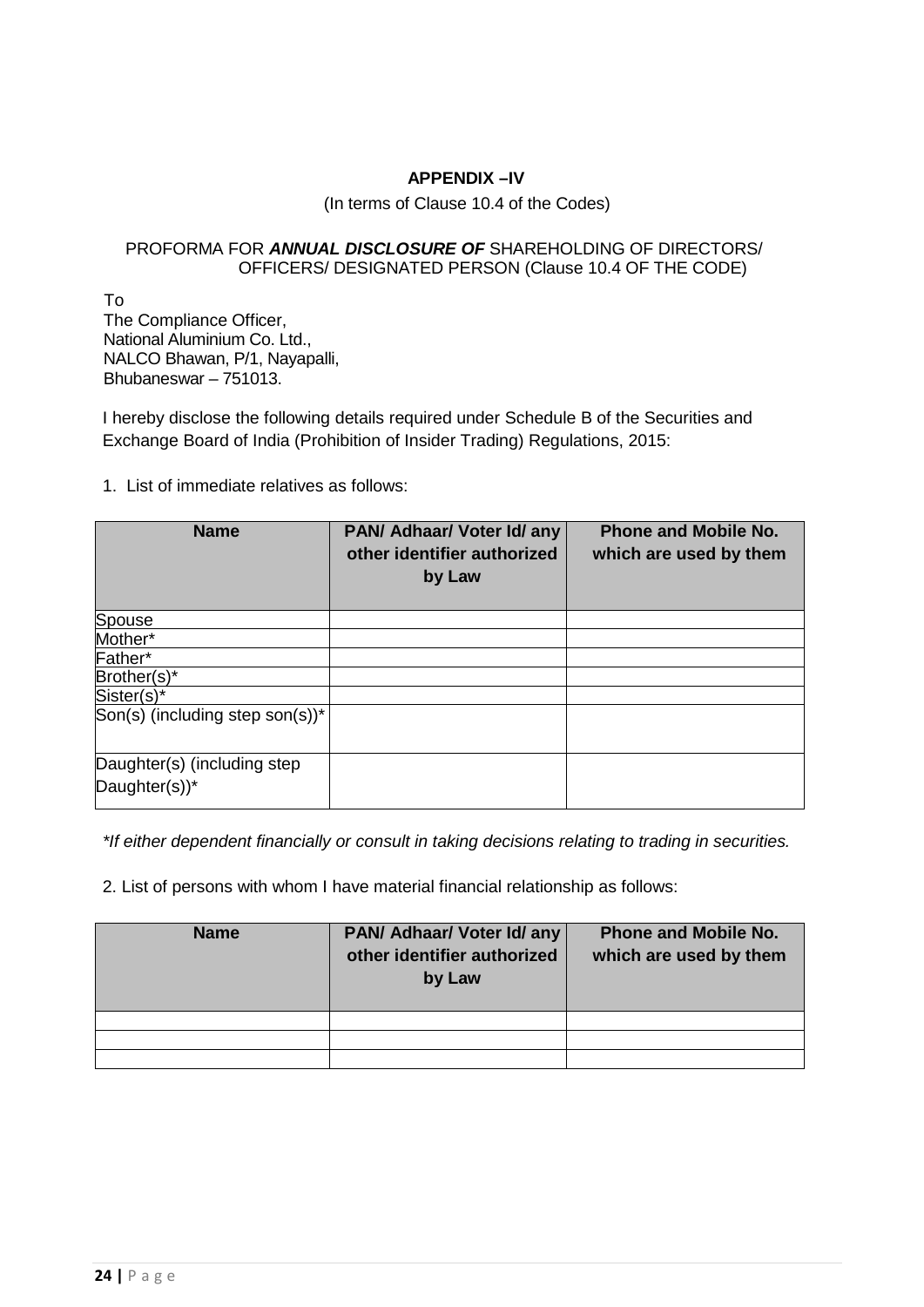I declare that the above information is correct and that no provisions of the Company's Rules and/or applicable laws/regulations have been contravened for effecting the above said transactions(s).

| Signature                                                                   |  |
|-----------------------------------------------------------------------------|--|
| Name                                                                        |  |
| Designation                                                                 |  |
| PB No.                                                                      |  |
| <b>PAN</b>                                                                  |  |
| Phone & Mobile No.                                                          |  |
| Qualification                                                               |  |
| Name of the educational institutions from<br>where graduated/post graduated |  |
| Name of Past Employers, if any                                              |  |
| Date                                                                        |  |

Note– The term "material financial relationship" shall mean a relationship in which one person is a recipient of any kind of payment such as by way of a loan or gift during the immediately preceding twelve months, equivalent to at least 25% of such payer's annual income but shall exclude relationships in which the payment is based on arm's length transactions.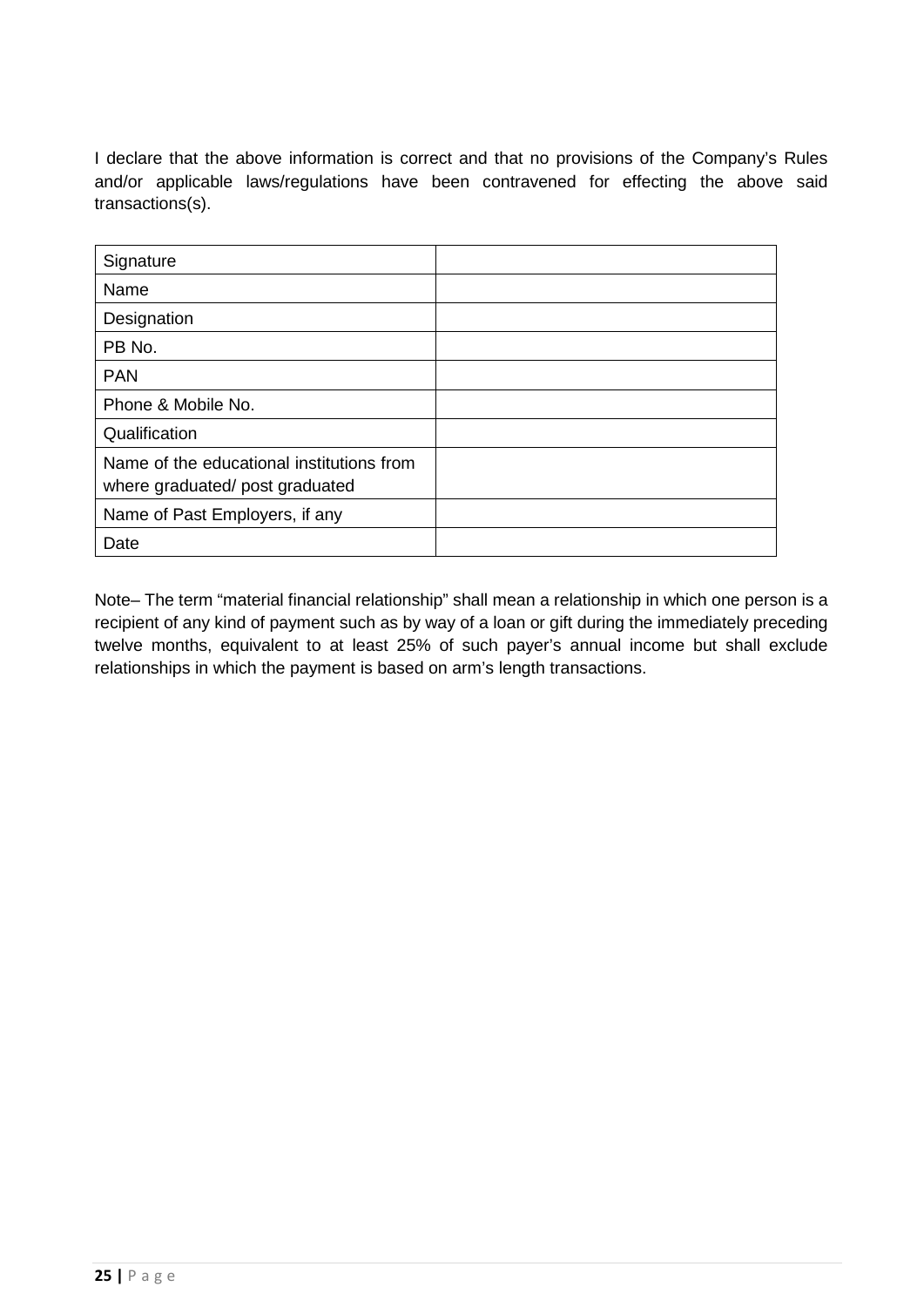## **APPENDIX-V**

(In terms of Clause 12.3 of the Codes)

#### **REGISTER OF PRE-CLEARANCE FOR TRADING IN SECURITIES**

| SI.<br><b>NO</b> | <b>NAME</b> | <b>DESIGNATION</b> | <b>DEPARTMENT</b> | DATE & TIME OF<br><b>RECEIPT</b><br><b>OF</b><br><b>PRECLEARANCE</b><br><b>APPLICATION</b> | <b>NATURE OF</b><br><b>TRANSACTION</b><br><b>(PURCHASE OR</b><br>SALE) | <b>ESTIMATED</b><br><b>NUMBER OF</b><br><b>SECURITIES</b><br><b>INDICATED IN</b><br><b>THE</b><br><b>APPLICATION</b> |
|------------------|-------------|--------------------|-------------------|--------------------------------------------------------------------------------------------|------------------------------------------------------------------------|----------------------------------------------------------------------------------------------------------------------|
|                  |             |                    |                   |                                                                                            |                                                                        |                                                                                                                      |
|                  |             |                    |                   |                                                                                            |                                                                        |                                                                                                                      |

| <b>ESTIMATED</b><br><b>CONSIDERA</b><br>ΤI<br>ON VALUE<br><b>INDICATED</b><br>IN<br>THE.<br><b>APPLICATIO</b><br>N | <b>NAME OF THE</b><br><b>IMMEDIATE</b><br><b>RELATIVE IF</b><br>THE.<br><b>TRANSACTION</b><br>IS IN THE<br><b>NAME OF THE</b><br><b>IMMEDIATE</b><br><b>RELATIVE/</b><br><b>RELATIONSHIP</b> | <b>DATE OF</b><br><b>COMMUNICA</b><br><b>TION OF THE</b><br><b>CLEARANCE</b><br>BY THE<br><b>COMPLIANC</b><br><b>E OFFICER</b> | <b>REASONS</b><br><b>FOR NON</b><br><b>CLEARANCE,</b><br><b>IF NOT</b><br><b>CLEARDED</b> | <b>DATE OF</b><br><b>PLACEME</b><br>NΤ<br><b>BEFORE</b><br>$S/I-G$<br><b>COMMITTE</b><br>Е | <b>NUMBER OF</b><br><b>SECURITIES</b><br><b>ACTUALLY</b><br>TRADED, IF<br><b>INTIMATED</b> | <b>REMAKRS</b> |
|--------------------------------------------------------------------------------------------------------------------|----------------------------------------------------------------------------------------------------------------------------------------------------------------------------------------------|--------------------------------------------------------------------------------------------------------------------------------|-------------------------------------------------------------------------------------------|--------------------------------------------------------------------------------------------|--------------------------------------------------------------------------------------------|----------------|
| 8                                                                                                                  | 9                                                                                                                                                                                            | 10                                                                                                                             | 11                                                                                        | 12                                                                                         | 13                                                                                         | 14             |
|                                                                                                                    |                                                                                                                                                                                              |                                                                                                                                |                                                                                           |                                                                                            |                                                                                            |                |

*Note: The above table shall be applicable with suitable modifications to clearances given for trading in derivatives also.*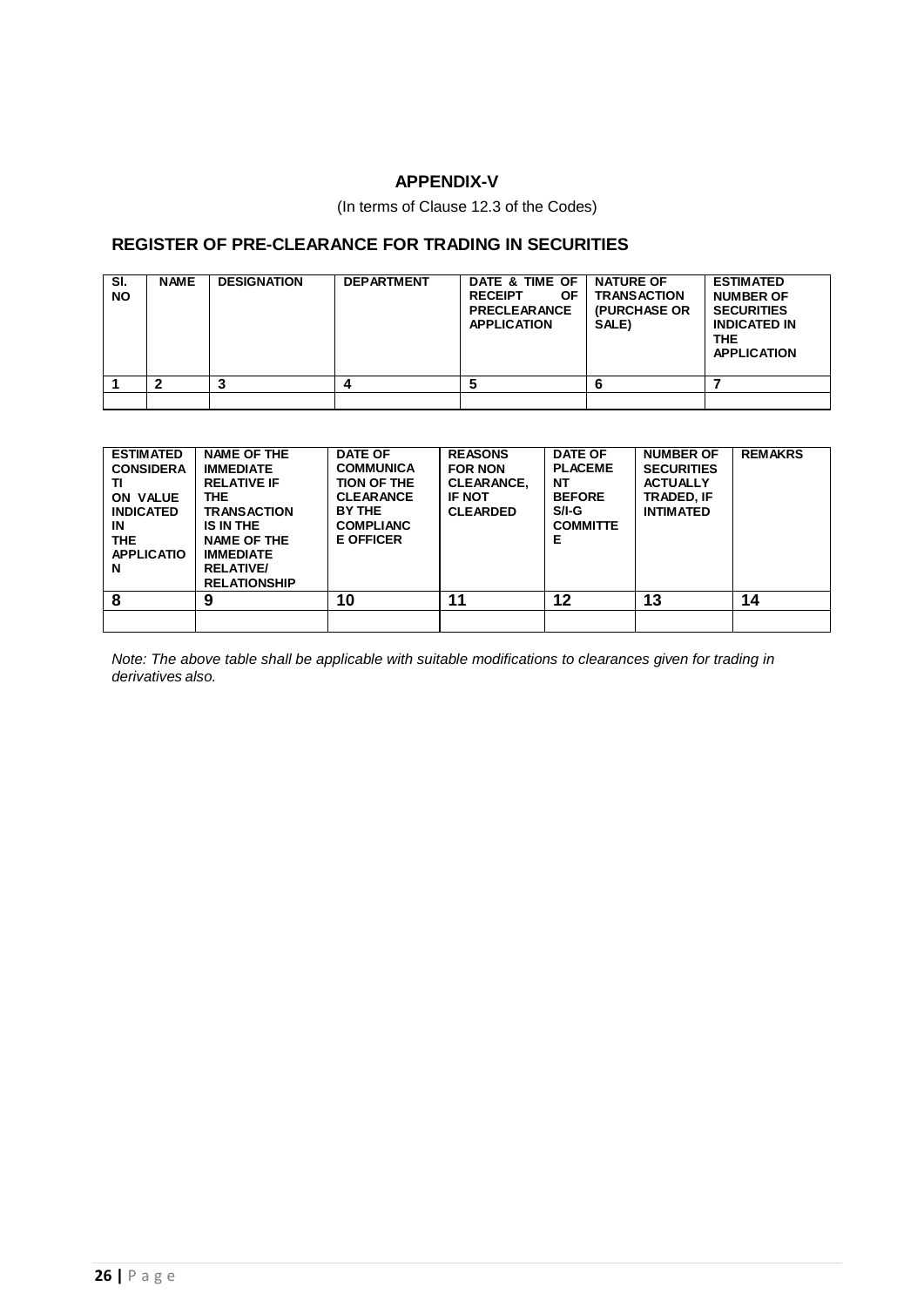#### **APPENDIX-VI**

(In terms of Clause 12.3 of the Codes)

## *REGISTER OF WAIVER OF RESTRICTION FOR DISPOSAL OF SECURITES*

| SI. | <b>NAME</b>  | <b>DESIGNATION</b> | <b>DEPARTM</b><br><b>ENT</b> | <b>NAME OF</b><br><b>THE</b><br><b>IMMEDIATE</b><br><b>RELATIVE</b><br>. IF THE<br><b>SHARES</b><br><b>HELD IN</b><br><b>THE NAME</b><br><b>OF</b><br><b>IMMEDIATE</b><br><b>RELATIVE</b> | <b>NUMBER</b><br>OF.<br><b>SHRES</b> | <b>CONSIDER-</b><br><b>ATION VALUE</b> | <b>REAS-</b><br><b>ONS</b><br><b>FOR</b><br>WAI-<br><b>VER</b> | <b>DATE</b><br><b>OF</b><br><b>WAIV</b><br>ER | <b>REMA</b><br><b>RKS</b> |
|-----|--------------|--------------------|------------------------------|-------------------------------------------------------------------------------------------------------------------------------------------------------------------------------------------|--------------------------------------|----------------------------------------|----------------------------------------------------------------|-----------------------------------------------|---------------------------|
|     | $\mathbf{2}$ | 3                  | 4                            | 5                                                                                                                                                                                         | 6                                    | 7                                      | 8                                                              | 9                                             | 10                        |
|     |              |                    |                              |                                                                                                                                                                                           |                                      |                                        |                                                                |                                               |                           |
|     |              |                    |                              |                                                                                                                                                                                           |                                      |                                        |                                                                |                                               |                           |

*Note: The above table shall be applicable with suitable modifications to disclosure for position taken in derivatives also.*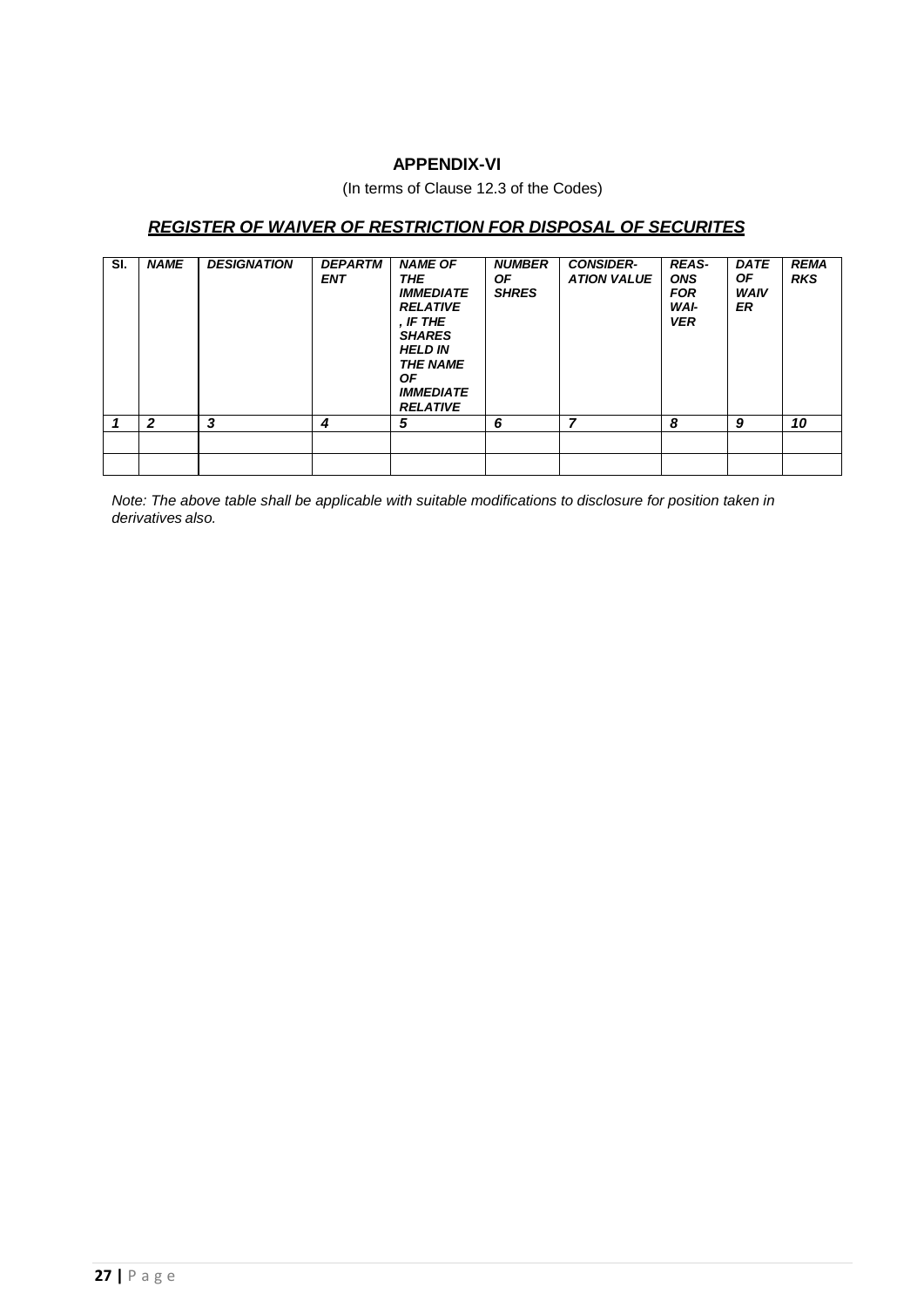## **APPENDIX-VII**

(In terms of Clause12.3(c ) of the Codes)

## **REGISTER OF DESIGNATED PERSONS**

| S<br><b>NO</b> | <b>NAME</b> | <b>DESIGN</b><br><b>ATION</b> | <b>DEPAR</b><br><b>TMENT</b> | <b>CPF</b><br>NO. | <b>DATE</b><br><b>OF</b><br><b>JOINING</b><br><b>NALCO</b> | <b>DATE OF</b><br><b>BECOMING</b><br><b>DESIGNAT</b><br><b>ED Person</b> | <b>DATE OF</b><br><b>CESSATION</b><br>AS<br><b>DESIGNATED</b><br>Person | <b>REMARKS</b> |
|----------------|-------------|-------------------------------|------------------------------|-------------------|------------------------------------------------------------|--------------------------------------------------------------------------|-------------------------------------------------------------------------|----------------|
|                |             |                               |                              |                   |                                                            |                                                                          |                                                                         |                |